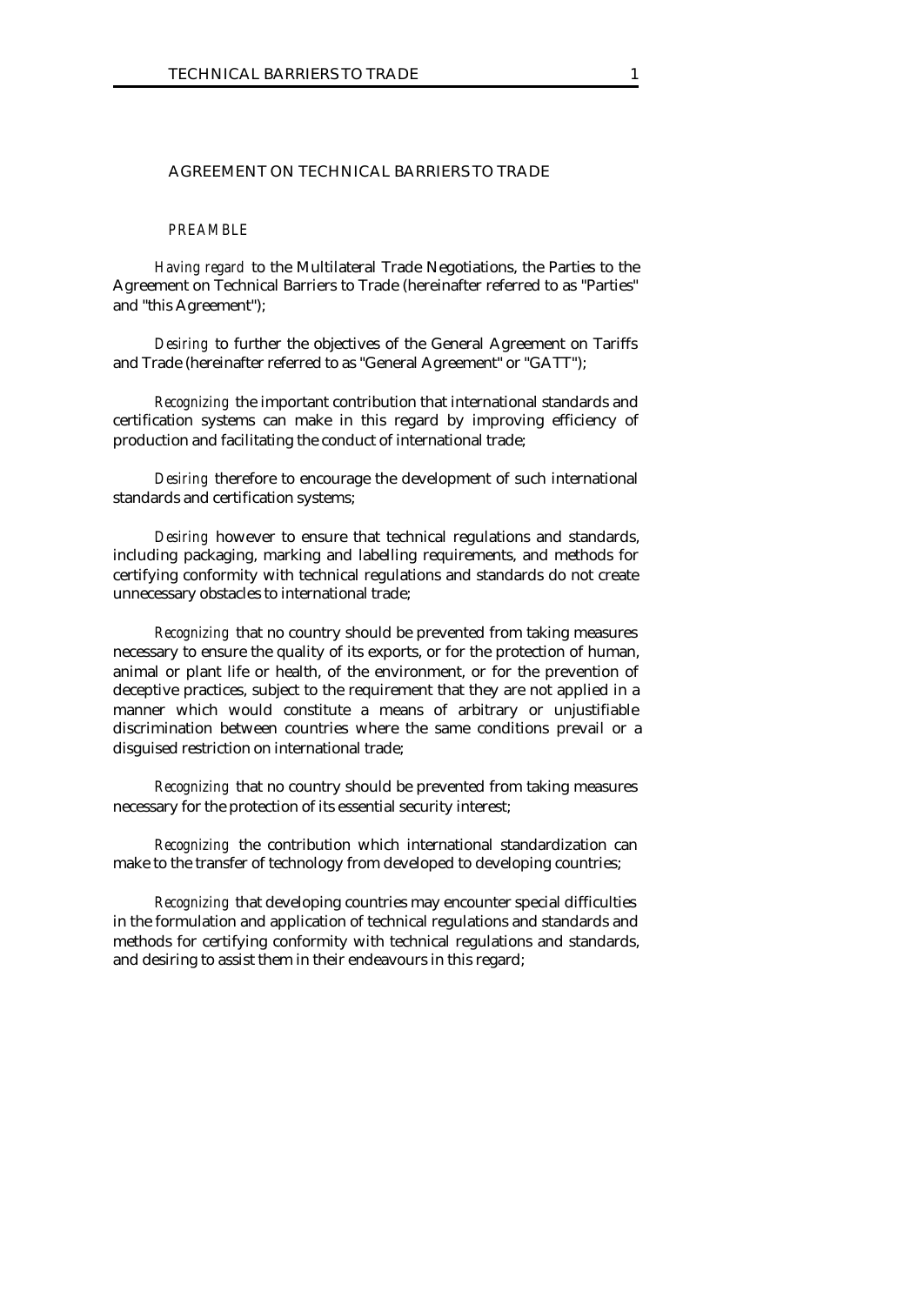*Hereby agree* as follows:

*Article 1*

*General provisions*

1.1 General terms for standardization and certification shall normally have the meaning given to them by definitions adopted within the United Nations system and by international standardizing bodies taking into account their context and in the light of the object and purpose of this Agreement.

1.2 However, for the purposes of this Agreement the meaning of the terms given in Annex 1 applies.<sup>1</sup>

1.3 All products, including industrial and agricultural products, shall be subject to the provisions of this Agreement.

1.4 Purchasing specifications prepared by governmental bodies for production or consumption requirements of governmental bodies are not subject to the provisions of this Agreement but are addressed in the Agreement on Government Procurement, according to its coverage.

1.5 All references in this Agreement to technical regulations, standards, methods for assuring conformity with technical regulations or standards and certification systems shall be construed to include any amendments thereto and any additions to the rules or the product coverage thereof, except amendments and additions of an insignificant nature.

# TECHNICAL REGULATIONS AND STANDARDS

*Article 2*

*Preparation, adoption and application of technical regulations and standards by central government bodies*

With respect to their central government bodies:

2.1 Parties shall ensure that technical regulations and standards are not prepared, adopted or applied with a view to creating obstacles to international trade. Furthermore, products imported from the territory of any Party shall be accorded treatment no less favourable than that accorded to like products of national origin and to like products originating in any other country in relation to such technical regulations or standards. They shall likewise ensure that neither technical regulations

\_\_\_\_\_\_\_\_\_\_\_\_\_\_\_ 1See page 22.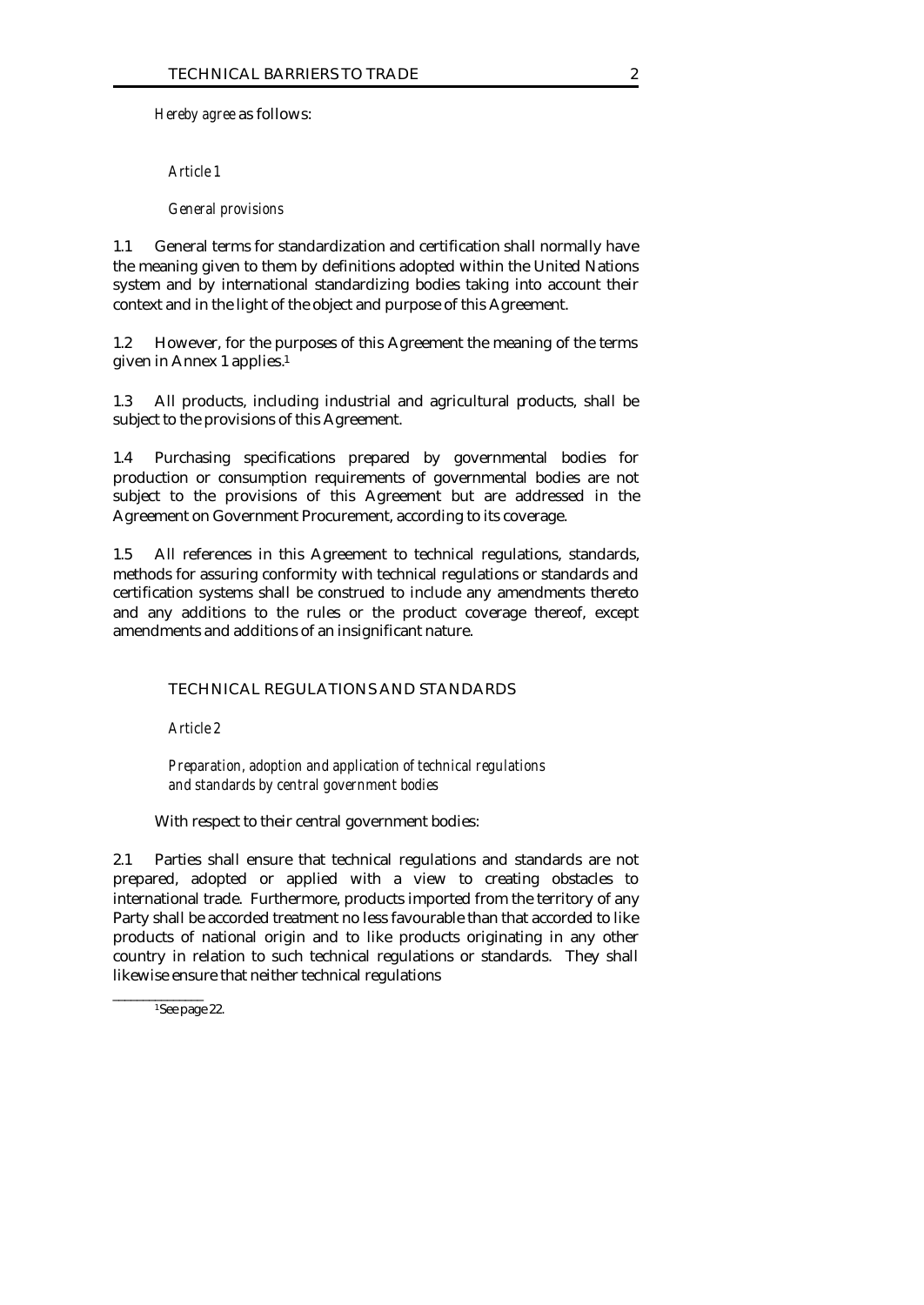nor standards themselves nor their application have the effect of creating unnecessary obstacles to international trade.

2.2 Where technical regulations or standards are required and relevant international standards exist or their completion is imminent, Parties shall use them, or the relevant parts of them, as a basis for the technical regulations or standards except where, as duly explained upon request, such international standards or relevant parts are inappropriate for the Parties concerned, for *inter alia* such reasons as national security requirements; the prevention of deceptive practices; protection for human health or safety, animal or plant life or health, or the environment; fundamental climatic or other geographical factors; fundamental technological problems.

2.3 With a view to harmonizing technical regulations or standards on as wide a basis as possible, Parties shall play a full part within the limits of their resources in the preparation by appropriate international standardizing bodies of international standards for products for which they either have adopted, or expect to adopt, technical regulations or standards.

2.4 Wherever appropriate, Parties shall specify technical regulations and standards in terms of performance rather than design or descriptive characteristics.

2.5 Whenever a relevant international standard does not exist or the technical content of a proposed technical regulation or standard is not substantially the same as the technical content of relevant international standards, and if the technical regulation or standard may have a significant effect on trade of other Parties, Parties shall:

- 2.5.1 publish a notice in a publication at an early appropriate stage, in such a manner as to enable interested parties to become acquainted with it, that they propose to introduce a particular technical regulation or standard;
- 2.5.2 notify other Parties through the GATT secretariat of the products to be covered by technical regulations together with a brief indication of the objective and rationale of proposed technical regulations;
- 2.5.3 upon request, provide without discrimination, to other Parties in regard to technical regulations and to interested parties in other Parties in regard to standards, particulars or copies of the proposed technical regulation or standard and, whenever possible, identify the parts which in substance deviate from relevant international standards;
- 2.5.4 in regard to technical regulations allow, without discrimination, reasonable time for other Parties to make comments in writing,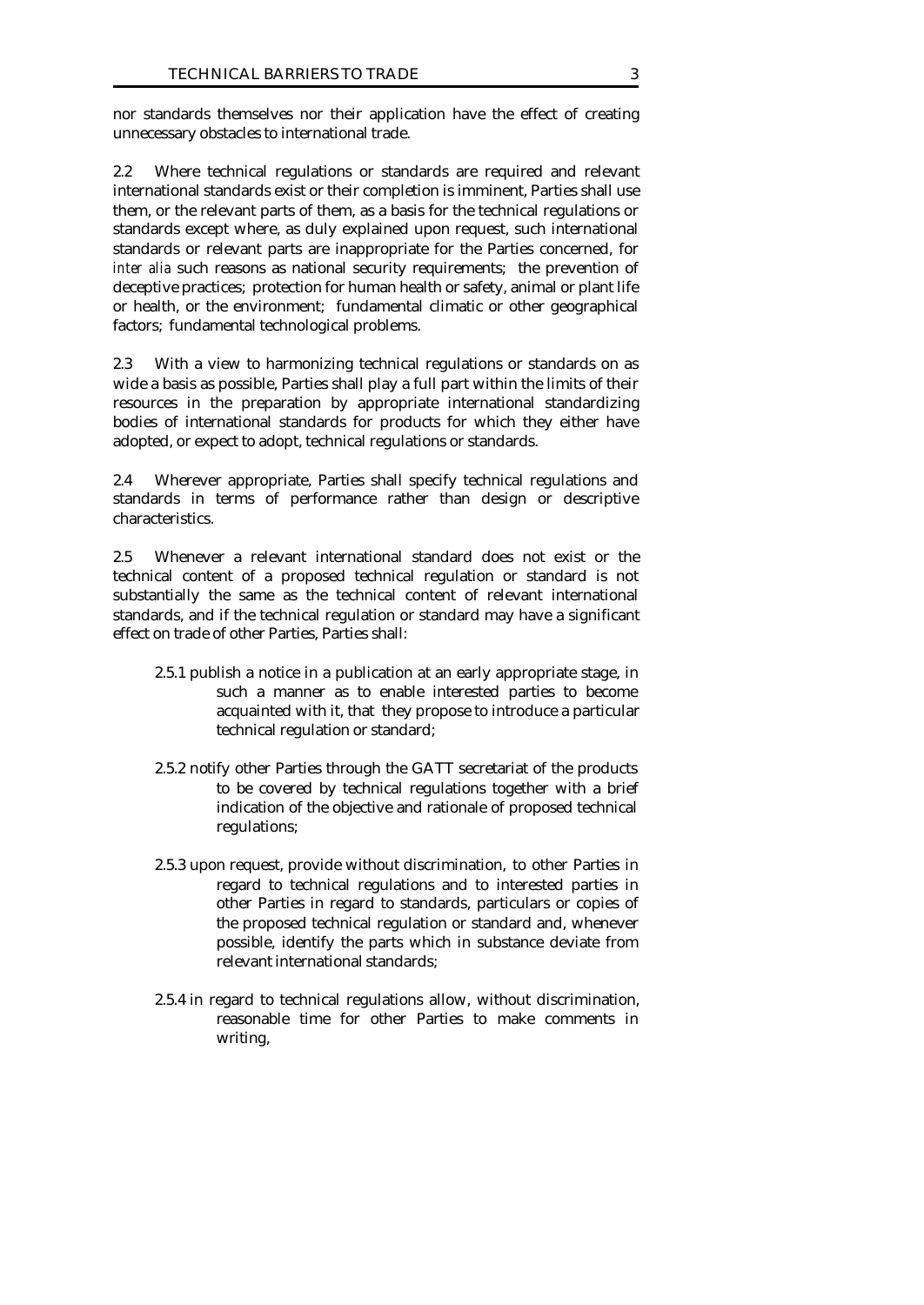- discuss these comments upon request, and take these writtencomments and the results of these discussions into account;
- 2.5.5 in regard to standards, allow reasonable time for interested parties in other Parties to make comments in writing, discuss these comments upon request with other Parties and take these written comments and the results of these discussions into account.

2.6 Subject to the provisions in the heading of Article 2, paragraph 5, where urgent problems of safety, health, environmental protection or national security arise or threaten to arise for a Party, that Party may omit such of the steps enumerated in Article 2, paragraph 5 as it finds necessary provided that the Party, upon adoption of a technical regulation or standard, shall:

- 2.6.1 notify immediately other Parties through the GATT secretariat of the particular technical regulation, the products covered, with a brief indication of the objective and the rationale of the technical regulation, including the nature of the urgent problems;
- 2.6.2 upon request provide, without discrimination other Parties with copies of the technical regulation and interested parties in other Parties with copies of the standard;
- 2.6.3 allow, without discrimination, other Parties with respect to technical regulations and interested parties in other Parties with respect to standards, to present their comments in writing upon request discuss these comments with other Parties and take the written comments and the results of any such discussion into account;
- 2.6.4 take also into account any action by the Committee as a result of consultations carried out in accordance with the procedures established in Article 14.

2.7 Parties shall ensure that all technical regulations and standards which have been adopted are published promptly in such a manner as to enable interested parties to become acquainted with them.

2.8 Except in those urgent circumstances referred to in Article 2, paragraph 6, Parties shall allow a reasonable interval between the publication of a technical regulation and its entry into force in order to allow time for producers in exporting countries, and particularly in developing countries, to adapt their products or methods of production to the requirements of the importing country.

2.9 Parties shall take such reasonable measures as may be available to them to ensure that regional standardizing bodies of which they are members comply with the provisions of Article 2, paragraphs 1 to 8. In addition Parties shall not take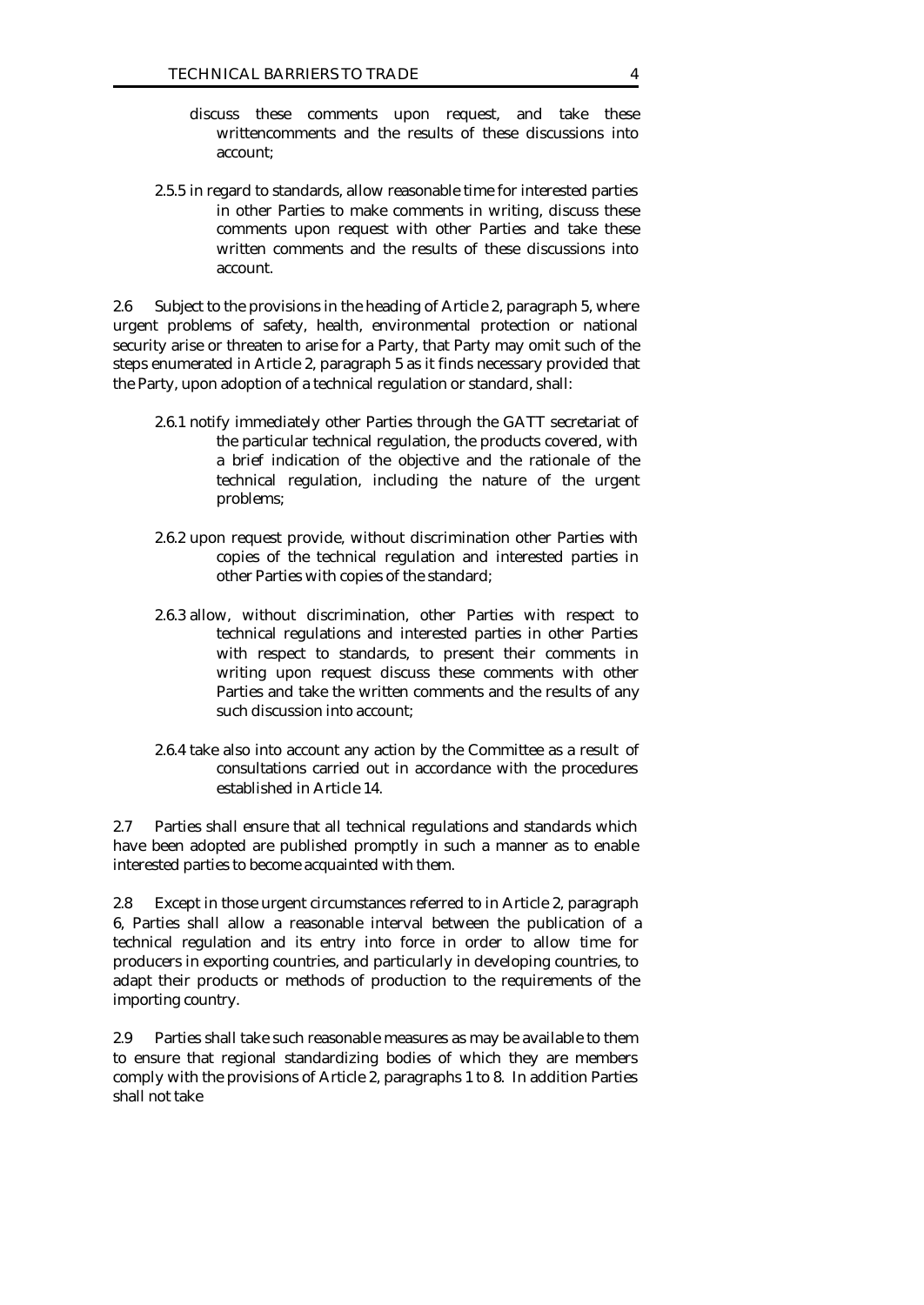measures which have the effect of, directly or indirectly, requiring or encouraging such bodies to act in a manner inconsistent with those provisions.

2.10 Parties which are members of regional standardizing bodies shall, when adopting a regional standard as a technical regulation or standard fulfil the obligations of Article 2, paragraphs 1 to 8 except to the extent that the regional standardizing bodies have fulfilled these obligations.

*Article 3*

### *Preparation, adoption and application of technical regulations and standards by local government bodies*

3.1 Parties shall take such reasonable measures as may be available to them to ensure that local government bodies within their territories comply with the provisions of Article 2 with the exception of Article 2, paragraph 3, paragraph 5, sub-paragraph 2, paragraph 9 and paragraph 10, noting that provision of information regarding technical regulations referred to in Article 2, paragraph 5, sub-paragraph 3 and paragraph 6, sub-paragraph 2 and comment and discussion referred to in Article 2, paragraph 5, sub-paragraph 4 and paragraph 6, sub-paragraph 3 shall be through Parties. In addition, Parties shall not take measures which have the effect of, directly or indirectly, requiring or encouraging such local government bodies to act in a manner inconsistent with any of the provisions of Article 2.

*Article 4*

*Preparation, adoption and application of technical regulations and standards by non-governmental bodies*

4.1 Parties shall take such reasonable measures as may be available to them to ensure that non-governmental bodies within their territories comply with the provisions of Article 2, with the exception of Article 2, paragraph 5, subparagraph 2 and provided that comment and discussion referred to in Article 2, paragraph 5, sub-paragraph 4 and paragraph 6, sub-paragraph 3 may also be with interested parties in other Parties. In addition, Parties shall not take measures which have the effect of, directly or indirectly, requiring or encouraging such non-governmental bodies to act in a manner inconsistent with any of the provisions of Article 2.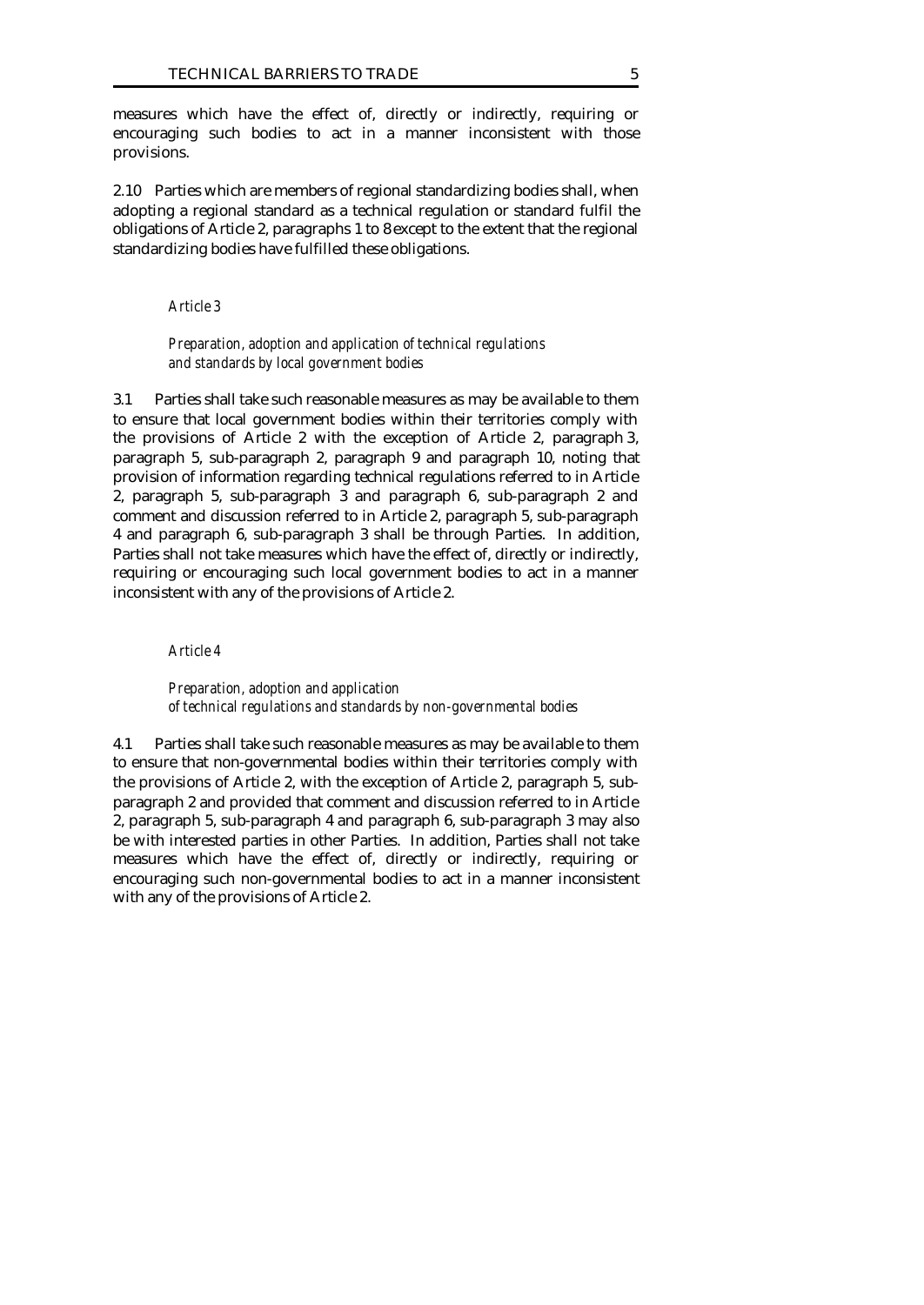# CONFORMITY WITH TECHNICAL REGULATIONS AND **STANDARDS**

*Article 5*

*Determination of conformity with technical regulations or standards by central government bodies*

5.1 Parties shall ensure that, in cases where a positive assurance is required that products conform with technical regulations or standards, central government bodies apply the following provisions to products originating in the territories of other Parties:

- 5.1.1 imported products shall be accepted for testing under conditions no less favourable than those accorded to like domestic or imported products in a comparable situation;
- 5.1.2 the test methods and administrative procedures for imported products shall be no more complex and no less expeditious than the corresponding methods and procedures, in a comparable situation for like products of national origin or originating in any other country;
- 5.1.3 any fees imposed for testing imported products shall be equitable in relation to any fees chargeable for testing like products of national origin or originating in any other country;
- 5.1.4 the results of tests shall be made available to the exporter or importer or their agents, if requested, so that corrective action may be taken if necessary;
- 5.1.5 the siting of testing facilities and the selection of samples for testing shall not be such as to cause unnecessary inconvenience for importers, exporters or their agents;
- 5.1.6 the confidentiality of information about imported products arising from or supplied in connection with such tests shall be respected in the same way as for domestic products.

5.2 However, in order to facilitate the determination of conformity with technical regulations and standards where such positive assurance is required, Parties shall ensure, whenever possible, that their central government bodies:

accept test results, certificates or marks of conformity issued by relevant bodies in the territories of other Parties; or rely upon self-certification by producers in the territories of other Parties;

even when the test methods differ from their own, provided they are satisfied that the methods employed in the territory of the exporting Party provide a sufficient means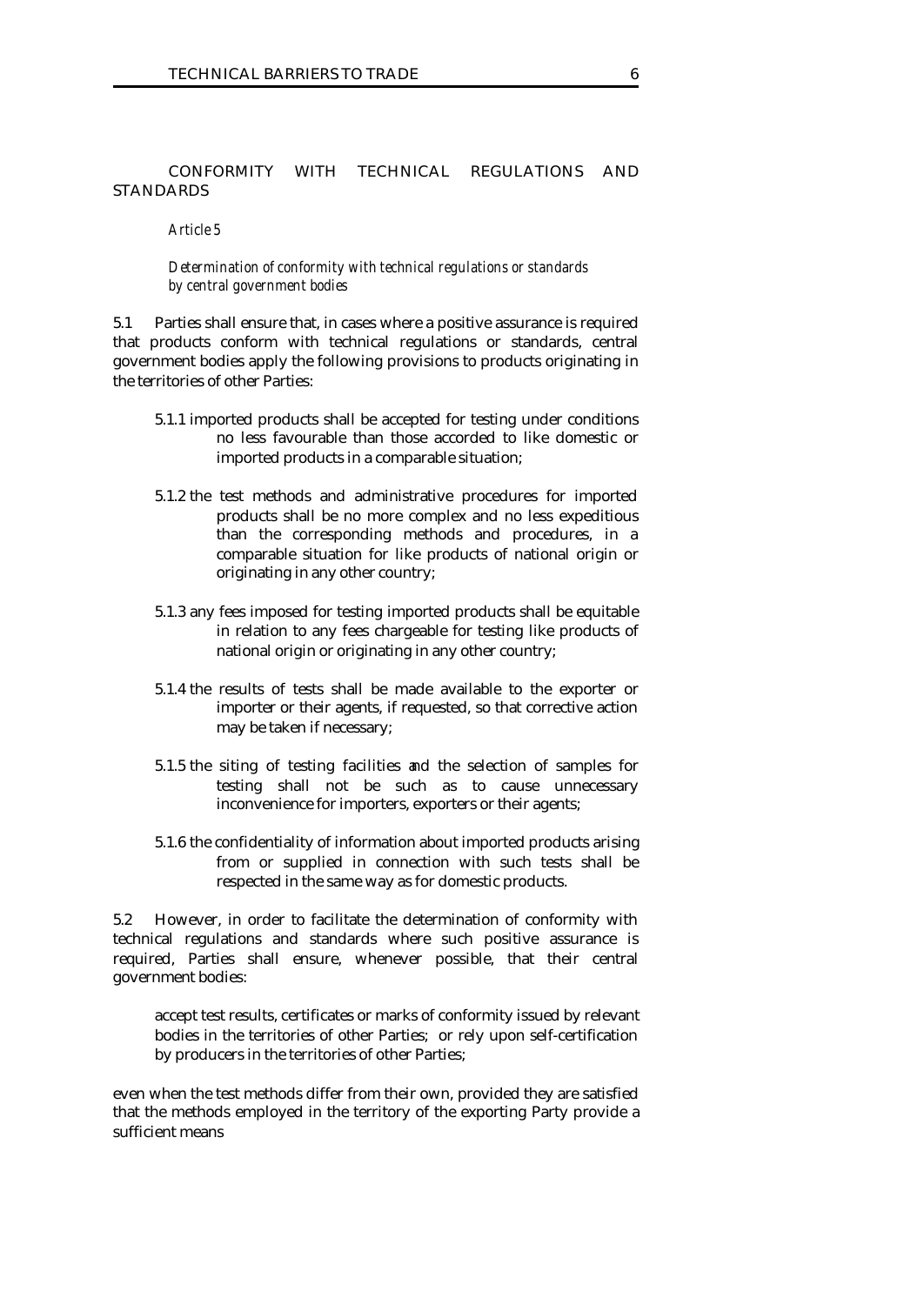of determining conformity with the relevant technical regulations or standards. It is recognized that prior consultations may be necessary in order to arrive at a mutually satisfactory understanding regarding self-certification, test methods and results, and certificates or marks of conformity employed in the territory of the exporting Party, in particular in the case of perishable products or of other products which are liable to deteriorate in transit.

5.3 Parties ensure that test methods and administrative procedures used by central government bodies are such as to permit, so far as practicable, the implementation of the provisions in Article 5, paragraph 2.

5.4 Nothing in this Article shall prevent Parties from carrying out reasonable spot checks within their territories.

### *Article 6*

## *Determination by local government bodies and non-governmental bodies of conformity with technical regulations or standards*

6.1 Parties shall take such reasonable measures as may be available to them to ensure that local government bodies and non-governmental bodies within their territories comply with the provisions of Article 5. In addition, Parties shall not take measures which have the effect of, directly or indirectly, requiring or encouraging such bodies to act in a manner inconsistent with any of the provisions of Article 5.

### CERTIFICATION SYSTEMS

*Article 7*

## *Certification systems operated by central government bodies*

With respect to their central government bodies:

7.1 Parties shall ensure that certification systems are not formulated or applied with a view to creating obstacles to international trade. They shall likewise ensure that neither such certification systems themselves nor their application have the effect of creating unnecessary obstacles to international trade.

7.2 Parties shall ensure that certification systems are formulated and applied so as to grant access for suppliers of like products originating in the territories of other Parties under conditions no less favourable than those accorded to suppliers of like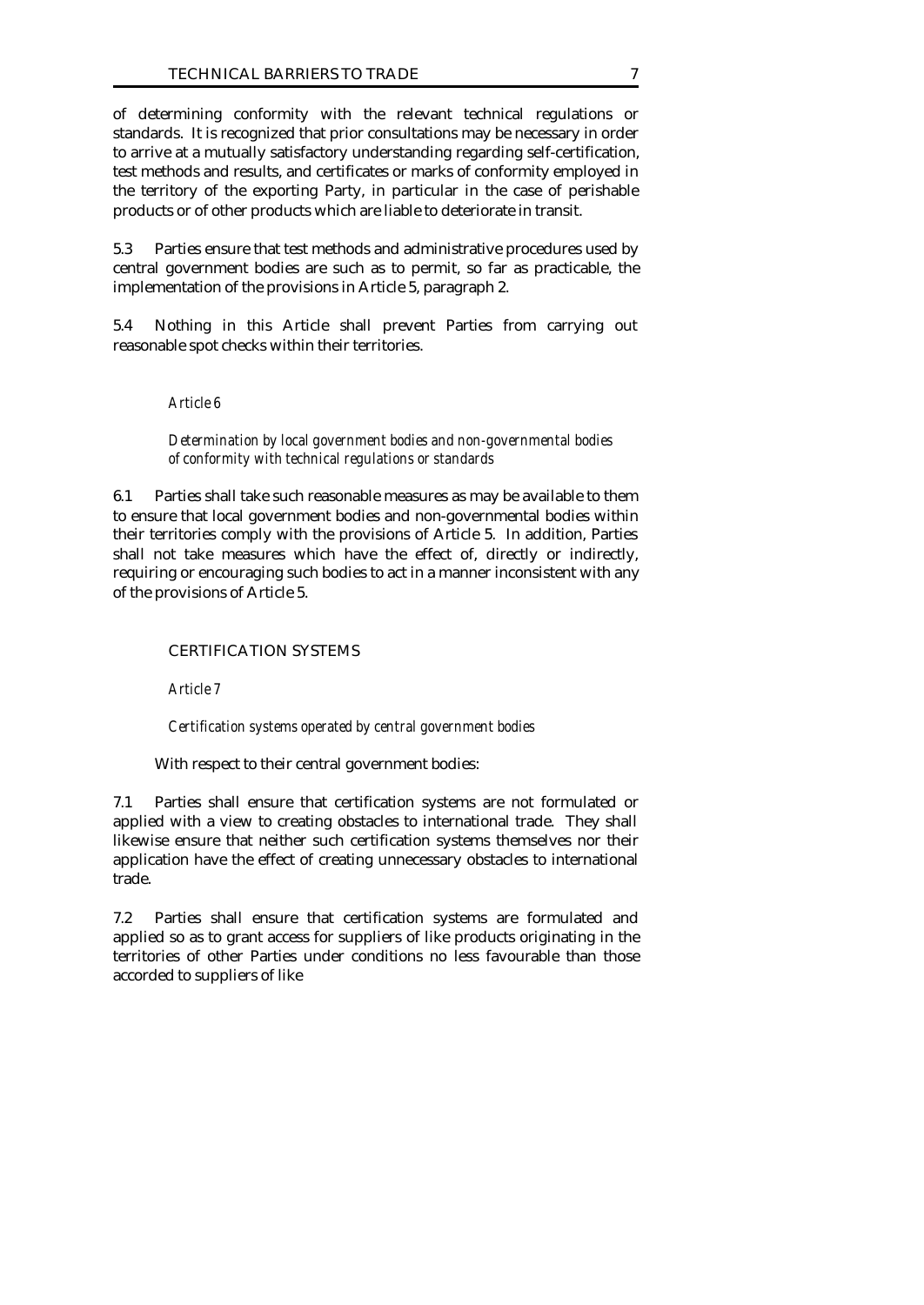products of national origin or originating in any other country, including the determination that such suppliers are able and willing to fulfil the requirements of the system. Access for suppliers is obtaining certification from an importing Party under the rules of the system. Access for suppliers also includes receiving the mark of the system, if any, under conditions no less favourable than those accorded to suppliers of like products of national origin or originating in any other country.

- 7.3 Parties shall:
	- 7.3.1 publish a notice in a publication at an early appropriate stage, in such a manner as to enable interested parties to become acquainted with it, that they propose to introduce a certification system;
	- 7.3.2 notify the GATT secretariat of the products to be covered by the proposed system together with a brief description of the objective of the proposed system;
	- 7.3.3 upon request provide, without discrimination, to other Parties particulars or copies of the proposed rules of the system;
	- 7.3.4 allow, without discrimination, reasonable time for other Parties to make comments in writing on the formulation and operation of the system, discuss the comments upon request and take them into account.

7.4 However, where urgent problems of safety, health, environmental protection or national security arise or threaten to arise for a Party, that Party may omit such of the steps enumerated in Article 7, paragraph 3 as it finds necessary provided that the Party, upon adoption of the certification system, shall:

- 7.4.1 notify immediately the other Parties through the GATT secretariat of the particular certification system and the products covered, with a brief indication of the objective and the rationale of the certification system including the nature of the urgent problems;
- 7.4.2 upon request provide, without discrimination, other Parties with copies of the rules of the system;
- 7.4.3 allow, without discrimination, other Parties to present their comments in writing, discuss these comments upon request and take the written comments and results of any such discussion into account.

7.5 Parties shall ensure that all adopted rules of certification systems are published.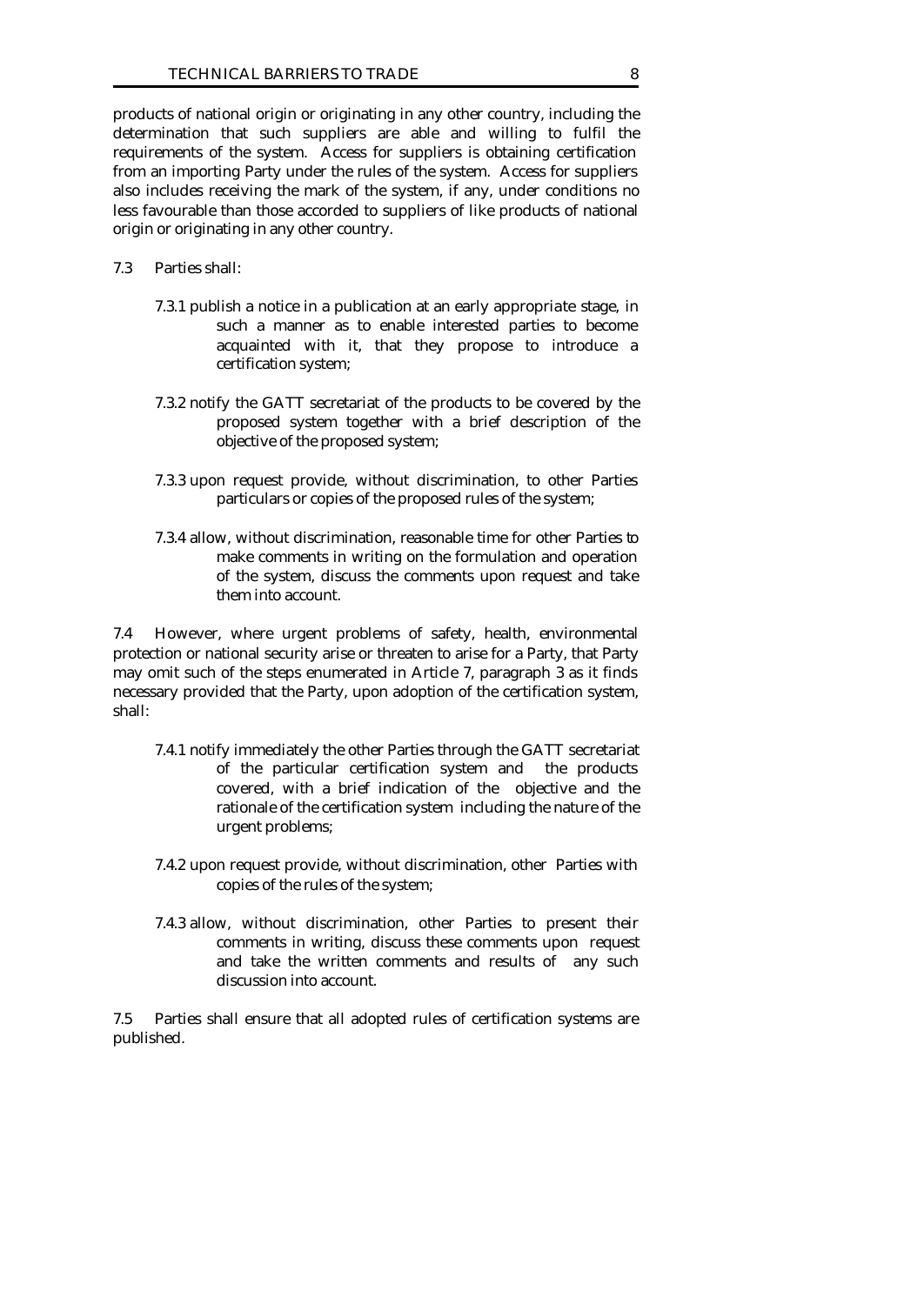#### *Article 8*

*Certification systems operated by local government and non-governmental bodies*

8.1 Parties shall take such reasonable measures as may be available to them to ensure that local government bodies and non-governmental bodies within their territories when operating certification systems comply with the provisions of Article 7, except paragraph 3, sub-paragraph 2, noting that the provision of information referred to in Article 7, paragraph 3, sub-paragraph 3 and paragraph 4, sub-paragraph 2, the notification referred to in Article 7, paragraph 4, sub-paragraph 1, and the comment and discussion referred to in Article 7, paragraph 4, sub-paragraph 3, shall be through Parties. In addition, Parties shall not take measures which have the effect of, directly or indirectly, requiring or encouraging such bodies to act in a manner inconsistent with any of the provisions of Article 7.

8.2 Parties shall ensure that their central government bodies rely on certification systems operated by local government and non-governmental bodies only to the extent that these bodies and systems comply with the relevant provisions of Article 7.

### *Article 9*

#### *International and regional certification systems*

9.1 Where a positive assurance, other than by the supplier, of conformity with a technical regulation or standard is required, Parties shall, wherever practicable, formulate international certification systems and become members thereof or participate therein.

9.2 Parties shall take such reasonable measures as may be available to them to ensure that international and regional certification systems in which relevant bodies within their territories are members or participants comply with the provisions of Article 7, with the exception of paragraph 2 having regard to the provisions of Article 9, paragraph 3. In addition, Parties shall not take any measures which have the effect of, directly or indirectly, requiring or encouraging such systems to act in a manner inconsistent with any of the provisions of Article 7.

9.3 Parties shall take such reasonable measures as may be available to them to ensure that international and regional certification systems, in which relevant bodies within their territories are members or participants, are formulated and applied so as to grant access for suppliers of like products originating in the territories of other Parties, under conditions no less favourable than those accorded to suppliers of like products originating in a member country, a participant country or in any other country, including the determination that such suppliers are able and willing to fulfil the requirements of the system. Access for suppliers is obtaining certification from an importing Party which is a member of or participant in the system, or from a body authorized by the system to grant certification, under the rules of the system. Access for suppliers also includes receiving the mark of the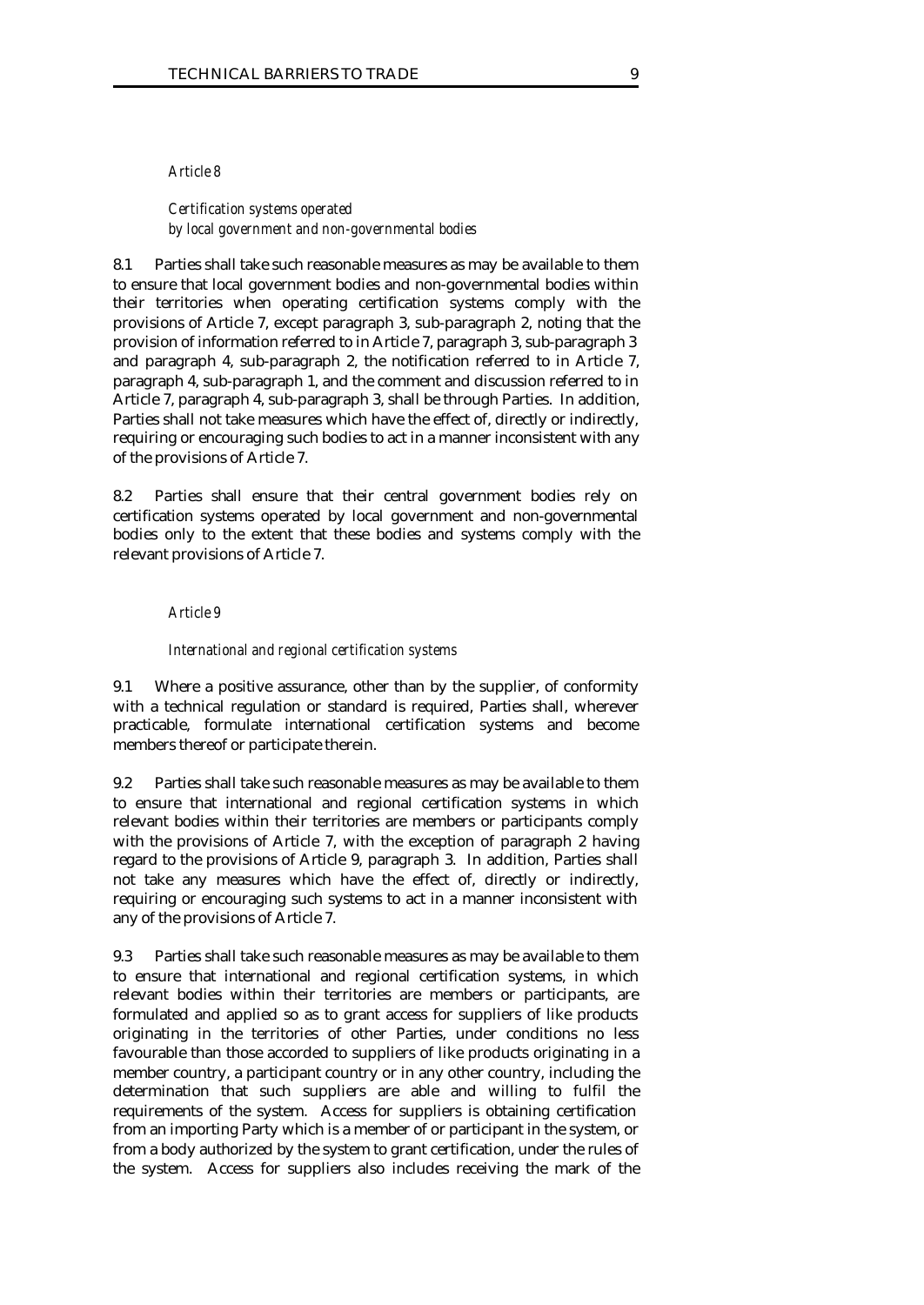system, if any, under conditions no less favourable than those accorded to suppliers of like products originating in a member country or a participant country.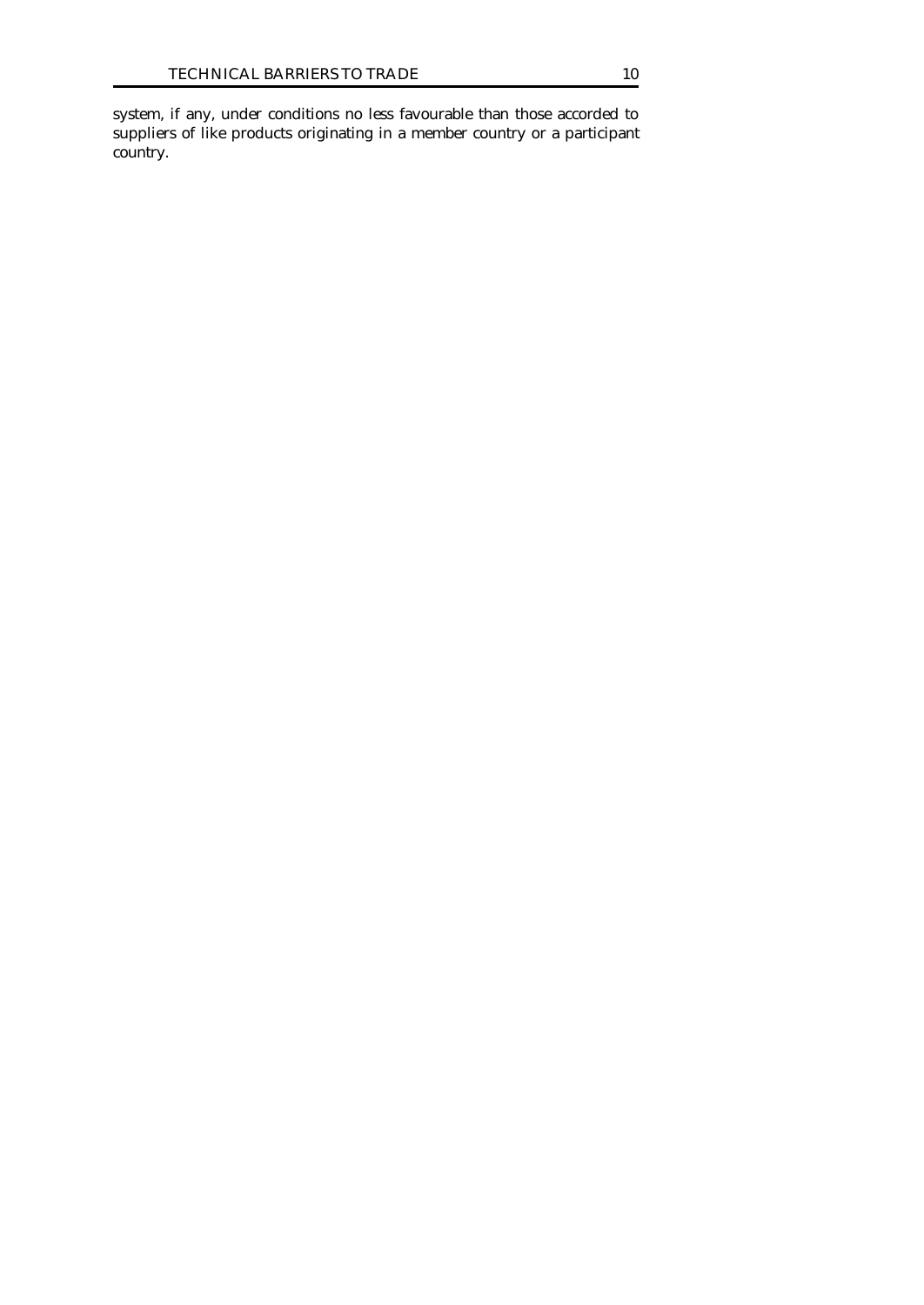9.4 Parties shall ensure that their central government bodies rely on international or regional certification systems only to the extent that the systems comply with the provisions of Article 7 and Article 9, paragraph 3.

### INFORMATION AND ASSISTANCE

*Article 10*

*Information about technical regulations, standards and certification systems*

10.1 Each Party shall ensure that an enquiry point exists which is able to answer all reasonable enquiries from interested parties in other Parties regarding:

- 10.1.1 any technical regulations adopted or proposed within its territory by central or local government bodies, by nongovernmental bodies which have legal power to enforce a technical regulation, or by regional standardizing bodies of which such bodies are members or participants;
- 10.1.2 any standards adopted or proposed within its territory by central or local government bodies, or by regional standardizing bodies of which such bodies are members or participants;
- 10.1.3 any certification systems, or proposed certification systems, which are operated within its territory by central or local government bodies, or by non-governmental bodies which have legal power to enforce a technical regulation, or by regional certification bodies of which such bodies are members or participants;
- 10.1.4 the location of notices published pursuant to this Agreement, or the provision of information as to where such information can be obtained; and
- 10.1.5 the location of the enquiry points mentioned in Article 10, paragraph 2.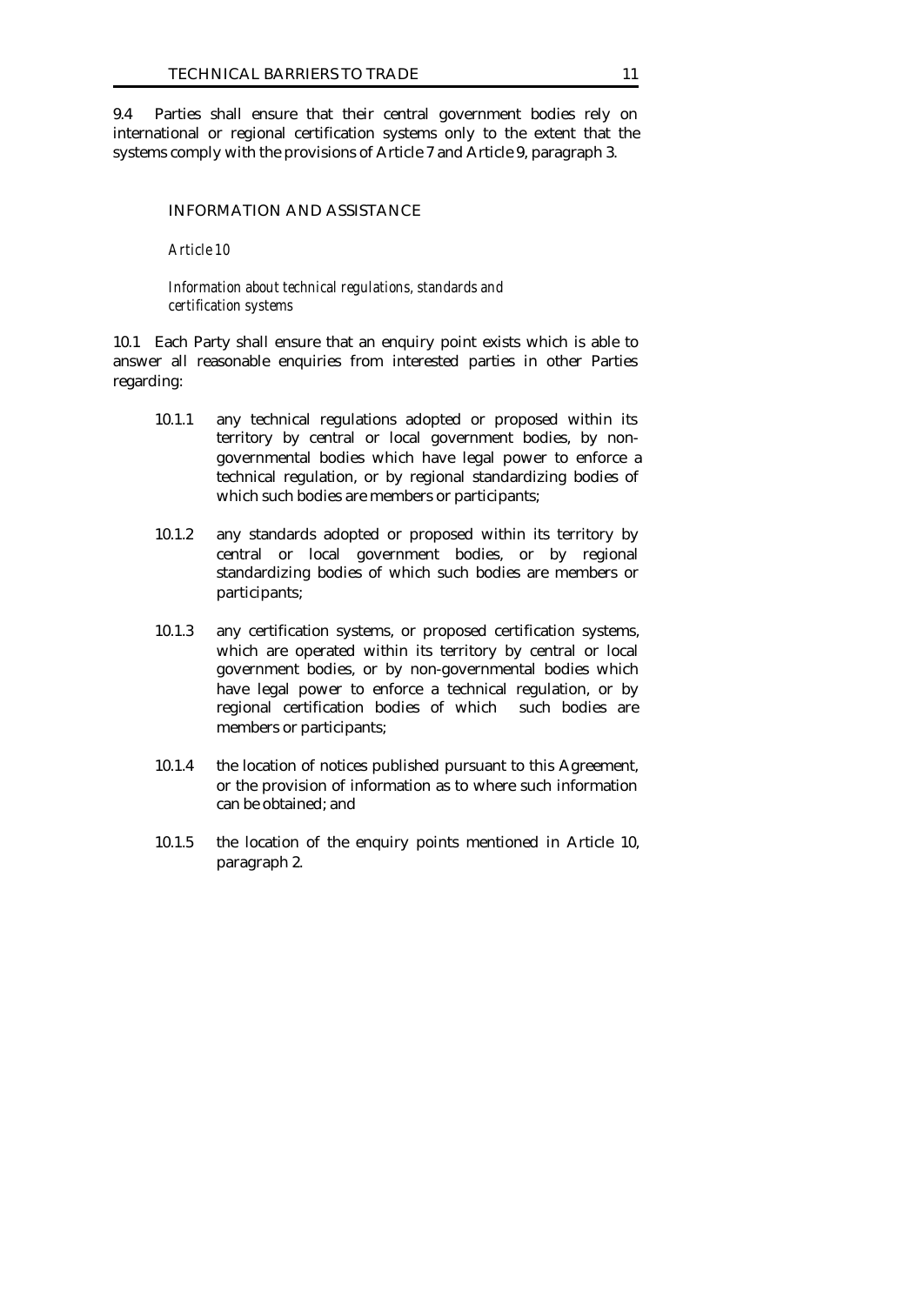10.2 Each Party shall take such reasonable measures as may be available to it to ensure that one or more enquiry points exist which are able to answer all reasonable enquiries from interested parties in other Parties regarding:

- 10.2.1 any standards adopted or proposed within its territory by non-governmental standardizing bodies, or by regional standardizing bodies of which such bodies are members or participants; and
- 10.2.2 any certification systems, or proposed certification systems, which are operated within its territory by non-governmental certification bodies, or by regional certification bodies of which such bodies are members or participants.

10.3 Parties shall take such reasonable measures as may be available to them to ensure that where copies of documents are requested by other Parties, or by interested parties in other Parties in accordance with the provisions of this Agreement, they are supplied at the same price (if any) as to the nationals of the Party concerned.

10.4 The GATT secretariat will, when it receives notifications in accordance with the provisions of this Agreement, circulate copies of the notifications to all Parties and interested international standardizing and certification bodies and draw the attention of developing country Parties to any notifications relating to products of particular interest to them.

- 10.5 Nothing in this Agreement shall be construed as requiring:
	- 10.5.1 the publication of texts other than in the language of the Party;
	- 10.5.2 the provision of particulars or copies of drafts other than in the language of the Party; or
	- 10.5.3 Parties to furnish any information, the disclosure of which they consider contrary to their essential security interests.
- 10.6 Notifications to the GATT secretariat shall be in English, French or Spanish.

10.7 Parties recognize the desirability of developing centralized information systems with respect to the preparation, adoption and application of all technical regulations, standards and certification systems within their territories.

## *Article 11*

## *Technical Assistance to other Parties*

11.1 Parties shall, if requested, advise other Parties, especially the developing countries, on the preparation of technical regulations.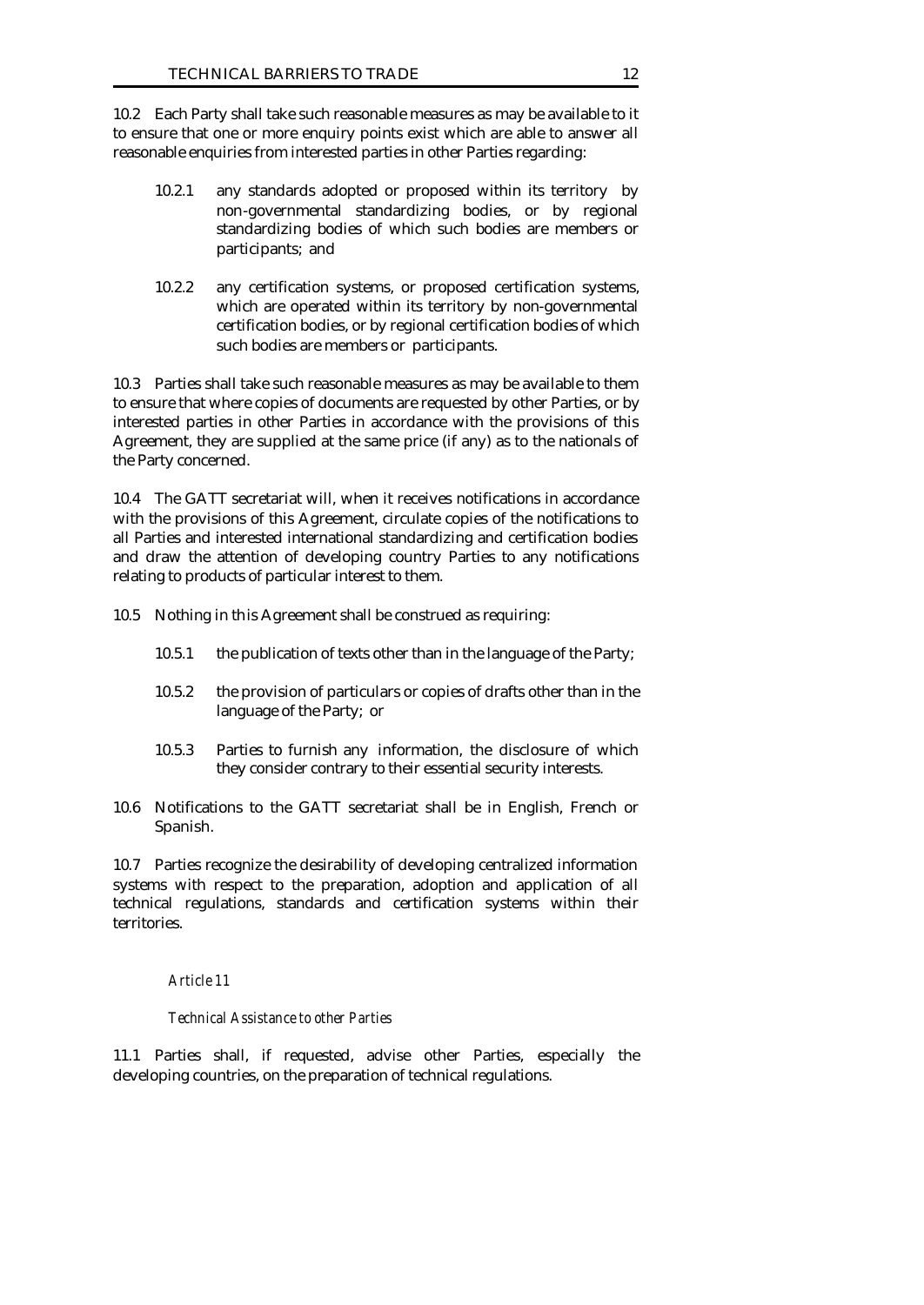11.2 Parties shall, if requested, advise other Parties, especially the developing countries, and shall grant them technical assistance on mutually agreed terms and conditions regarding the establishment of national standardizing bodies and participation in the international standardizing bodies and shall encourage their national standardizing bodies to do likewise.

11.3 Parties shall, if requested, take such reasonable measures as may be available to them to arrange for the regulatory bodies within their territories to advise other Parties, especially the developing countries, and shall grant them technical assistance on mutually agreed terms and conditions regarding:

- 11.3.1 the establishment of regulatory bodies, or certification bodies for providing a certificate or mark of conformity with technical regulations; and
- 11.3.2 the methods by which their technical regulations can best be met.

11.4 Parties shall, if requested, take such reasonable measures as may be available to them to arrange for advice to be given to other Parties, especially the developing countries, and shall grant them technical assistance on mutually agreed terms and conditions regarding the establishment of certification bodies for providing a certificate or mark of conformity with standards adopted within the territory of the requesting Party.

11.5 Parties shall, if requested, advise other Parties, especially the developing countries, and shall grant them technical assistance on mutually agreed terms and conditions regarding the steps that should be taken by their producers, if they wish to take part in certification systems operated by governmental or non-governmental bodies within the territory of the Party receiving the request.

11.6 Parties which are members or participants of international or regional certification systems shall, if requested, advise other Parties, especially the developing countries, and shall grant them technical assistance on mutually agreed terms and conditions regarding the establishment of the institutions and legal framework which would enable them to fulfil the obligations of membership or participation in such systems.

11.7 Parties shall, if so requested, encourage certification bodies within their territories, if such bodies are members or participants of international or regional certification systems to advise other Parties, especially the developing countries, and should consider requests for technical assistance from them regarding the establishment of the institutions which would enable the relevant bodies within their territories to fulfil the obligations of membership or participation.

11.8 In providing advice and technical assistance to other Parties in terms of Article 11, paragraphs 1 to 7, Parties shall give priority to the needs of the least-developed countries.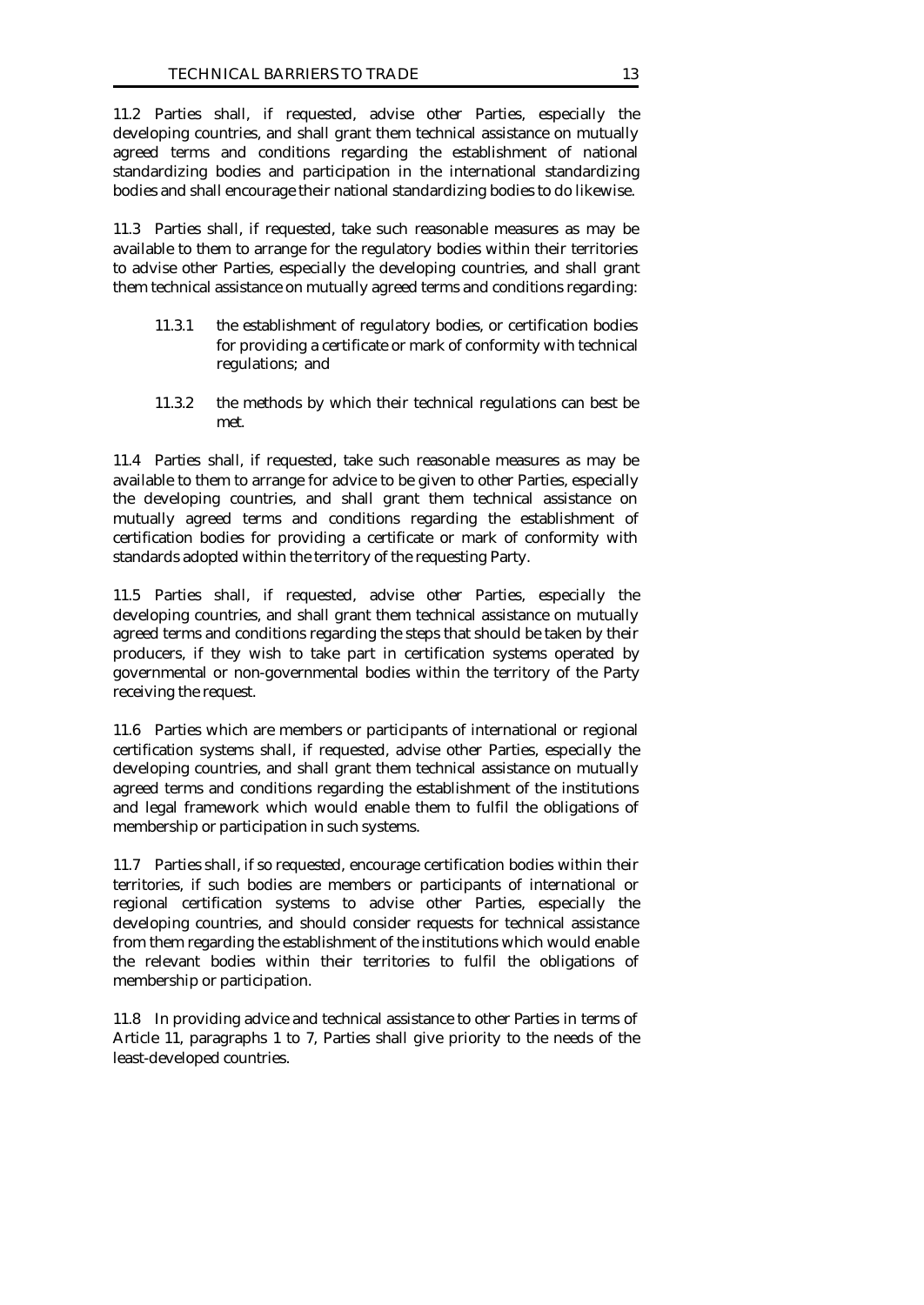#### *Article 12*

#### *Special and differential treatment of developing countries*

12.1 Parties shall provide differential and more favourable treatment to developing country Parties to this Agreement, through the following provisions as well as through the relevant provisions of their Articles of this Agreement.

12.2 Parties shall give particular attention to the provisions of this Agreement concerning developing countries' rights and obligations and shall take into account the special development, financial and trade needs of developing countries in the implementation of this Agreement both nationally and in the operation of this Agreement's institutional arrangements.

12.3 Parties shall, in the preparation and application of technical regulations, standards, test methods and certification systems, take account of the special development, financial and trade needs of developing countries, with a view to ensuring that such technical regulations, standards, test methods and certification systems and the determination of conformity with technical regulations and standards do not create unnecessary obstacles to exports from developing countries.

12.4 Parties recognize that, although international standards may exist, in their particular technological and socio-economic conditions, developing countries adopt certain technical regulations or standards, including test methods, aimed at preserving indigenous technology and production methods and processes compatible with their development needs. Parties therefore recognize that developing countries should not be expected to use international standards as a basis for their technical regulations or standards, including test methods, which are not appropriate to their development, financial and trade needs.

12.5 Parties shall take such reasonable measures as may be available to them to ensure that international standardizing bodies and international certification systems are organized and operated in a way which facilitates active and representative participation of relevant bodies in all Parties taking into account the special problems of developing countries.

12.6 Parties shall take such reasonable measures as may be available to them to ensure that international standardizing bodies, upon request of developing countries, examine the possibility of, and if practicable, prepare international standards concerning products of special interest to developing countries.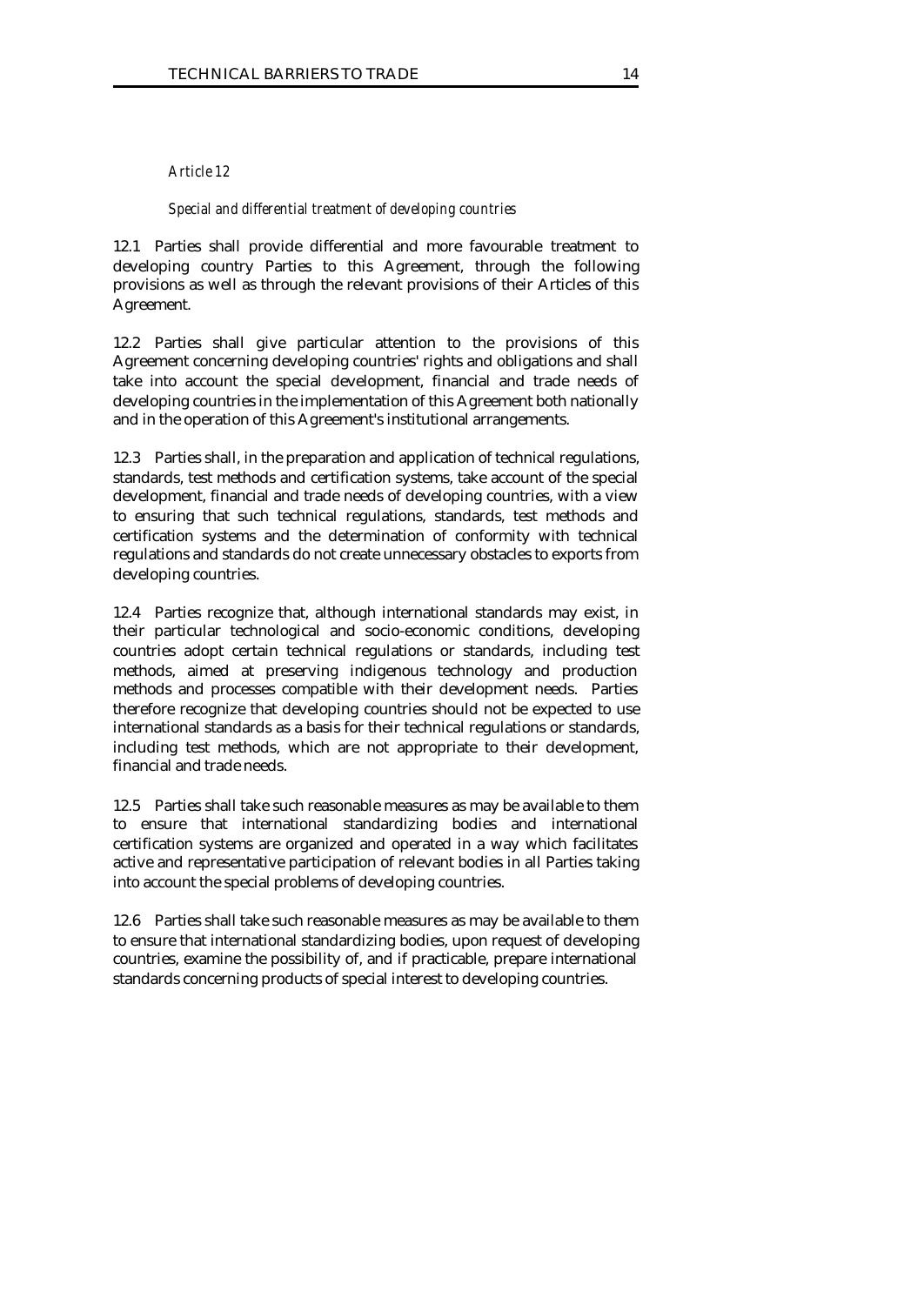12.7 Parties shall, in accordance with the provisions of Article 11, provide technical assistance to developing countries to ensure that the preparation and application of technical regulations, standards, test methods and certification systems do not create unnecessary obstacles to the expansion and diversification of exports from developing countries. In determining the terms and conditions of the technical assistance, account shall be taken of the stage of development of the requesting country and in particular of the leastdeveloped countries.

12.8 It is recognized that developing countries may face special problems, including institutional and infrastructural problems, in the field of preparation and application of technical regulations, standards, test methods and certification systems. It is further recognized that the special development and trade needs of developing countries, as well as their stage of technological development, may hinder their ability to discharge fully their obligations under this Agreement. Parties, therefore, shall take this fact fully into account. Accordingly, with a view to ensuring that developing countries are able to comply with this Agreement, the Committee is enabled to grant upon request specified, time-limited exceptions in whole or in part from obligations under this Agreement. When considering such requests the Committee shall take into account the special problems, in the field of preparation and application of technical regulations, standards, test methods and certification systems and the special development and trade needs of the developing country, as well as its stage of technological development, which may hinder its ability to discharge fully its obligations under this Agreement. The Committee shall in particular, take into account the special problems of the least-developed countries.

12.9 During consultations, developed countries shall bear in mind the special difficulties experienced by developing countries in formulating and implementing standards and technical regulations and methods of ensuring conformity with those standards and technical regulations, and in their desire to assist developing countries with their efforts in this direction, developed countries shall take account of the special needs of the former in regard to financing, trade and development.

12.10 The Committee shall examine periodically the special and differential treatment as laid down in this Agreement, granted to developing countries, on national and international levels.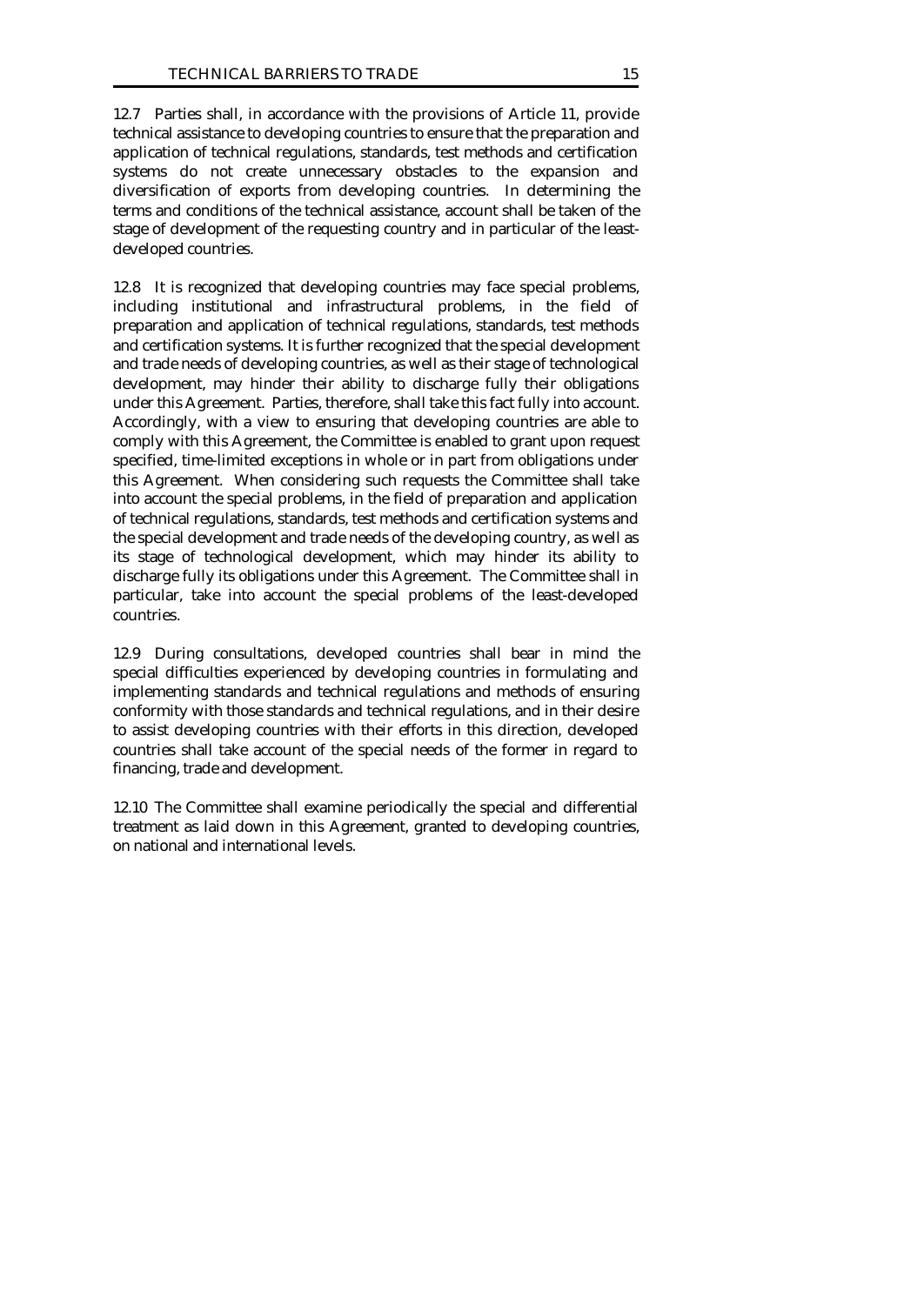## INSTITUTIONS, CONSULTATION AND DISPUTE SETTLEMENT

*Article 13*

*The Committee on Technical Barriers to Trade*

There shall be established under this Agreement:

13.1 A Committee on Technical Barriers to Trade composed of representatives from each of the Parties (hereinafter referred to as "the Committee"). The Committee shall elect its own Chairman and shall meet as necessary but no less than once a year for the purpose of affording Parties the opportunity of consulting on any matters relating to the operation of this Agreement or the furtherance of its objectives and shall carry out such responsibilities as assigned to it under this Agreement or by the Parties;

13.2 Working parties, technical expert groups, panels or other bodies as may be appropriate, which shall carry out such responsibilities as may be assigned to them by the Committee in accordance with the relevant provisions of this Agreement.

13.3 It is understood that unnecessary duplication should be avoided between the work under this Agreement and that of governments in other technical bodies, e.g. the Joint FAO/WHO Codex Alimentarius Commission. The Committee shall examine this problem with a view to minimizing such duplication.

*Article 14*

## *Consultation and dispute settlement*

#### *Consultation*

14.1 Each Party shall afford sympathetic consideration to and adequate opportunity for prompt consultation regarding representations made by other Parties with respect to any matter affecting the operation of this Agreement.

14.2 If any Party considers that any benefit accruing to it, directly or indirectly, under this Agreement is being nullified or impaired, or that the attainment of any objective of this Agreement is being impeded, by another Party or Parties, and that its trade interests are significantly affected, the Party may make written representations or proposals to the other Party or Parties which it considers to be concerned. Any Party shall give sympathetic consideration to the representations or proposals made to it, with a view to reaching a satisfactory resolution of the matter.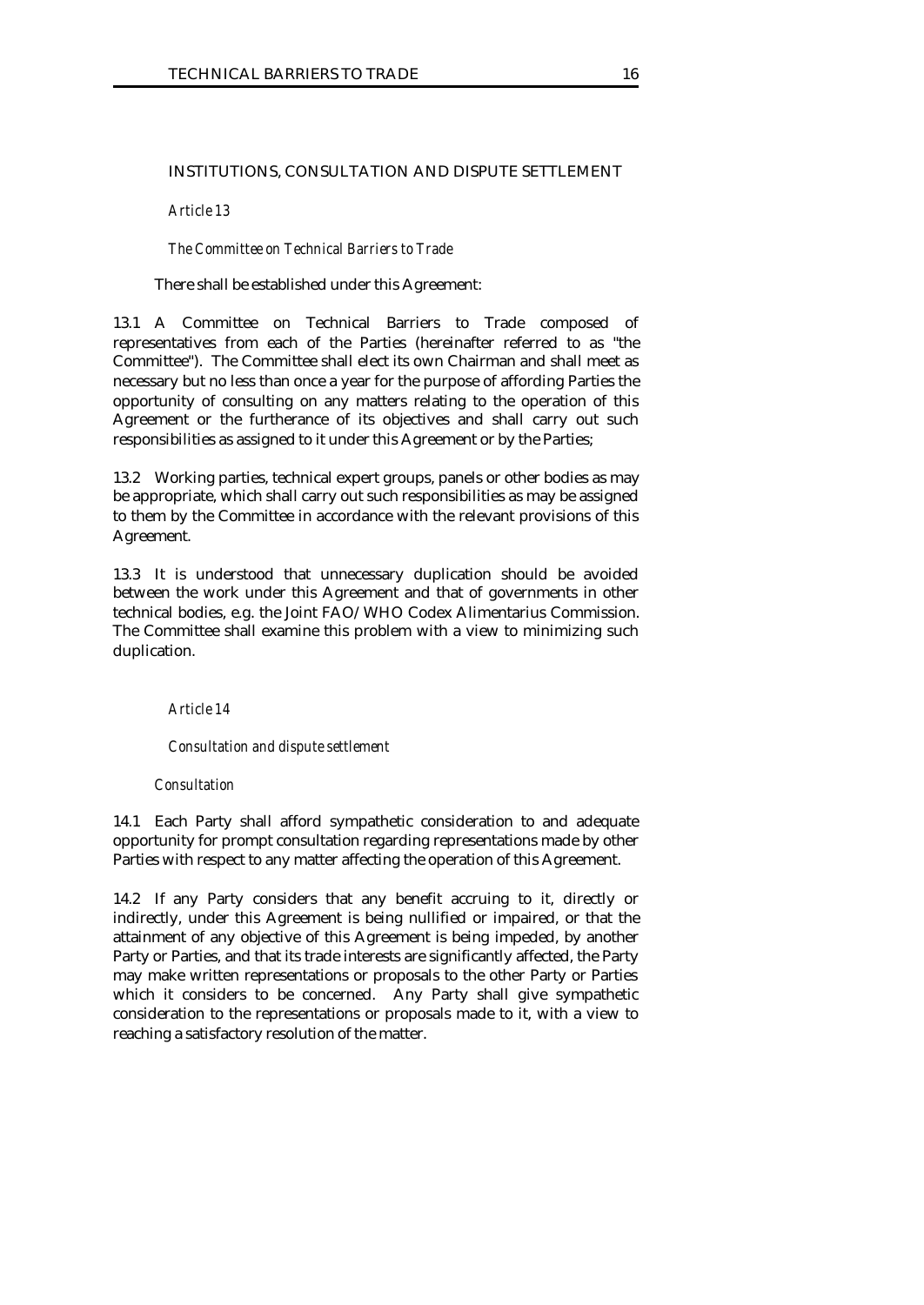### *Dispute settlement*

14.3 It is the firm intention of Parties that all disputes under this Agreement shall be promptly and expeditiously settled, particularly in the case of perishable products.

14.4 If no solution has been reached after consultations under Article 14, paragraphs 1 and 2, the Committee shall meet at the request of any Party to the dispute within thirty days of receipt of such a request, to investigate the matter with a view to facilitating a mutually satisfactory solution.

14.5 In investigating the matter and in selecting, subject, *inter alia,* to the provisions of Article 14, paragraphs 9 and 14, the appropriate procedures the Committee shall take into account whether the issues in dispute relate to commercial policy considerations and/or to questions of a technical nature requiring detailed consideration by experts.

14.6 In the case of perishable products the Committee shall, in keeping with Article 14, paragraph 3, consider the matter in the most expeditious manner possible with a view to facilitating a mutually satisfactory solution within three months of the request for the Committee investigation.

14.7 It is understood that where disputes arise affecting products with a definite crop cycle of twelve months, every effort would be made by the Committee to deal with these disputes within a period of twelve months.

14.8 During any phase of a dispute settlement procedure including the earliest phase, competent bodies and experts in matters under consideration may be consulted and invited to attend the meetings of the Committee; appropriate information and assistance may be requested from such bodies and experts.

## *Technical issues*

14.9 If no mutually satisfactory solution has been reached under the procedures of Article 14, paragraph 4 within three months of the request for the Committee investigation, upon the request of any Party to the dispute who considers the issues to relate to questions of a technical nature the Committee shall establish a technical expert group and direct it to:

## examine the matter;

consult with the Parties to the dispute and give full opportunity for them to develop a mutually satisfactory solution;

## make a statement concerning the facts of the matter; and

make such findings as will assist the Committee in making recommendations or giving rulings on the matter, including *inter alia,* and if appropriate, findings concerning the detailed scientific judgments involved, whether the measure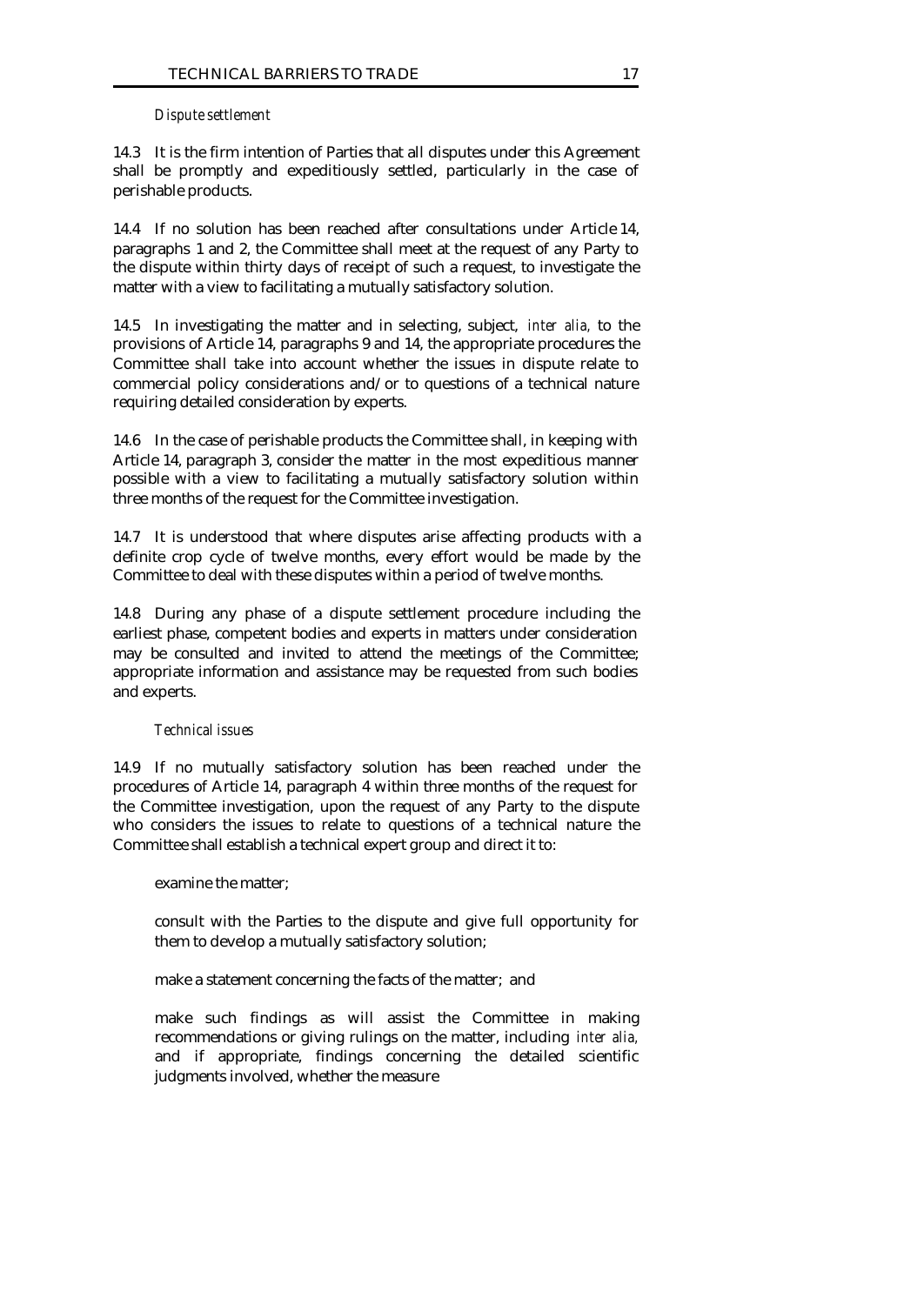was necessary for the protection of human, animal or plant life or health, and whether a legitimate scientific judgment is involved.

14.10 Technical expert groups shall be governed by the procedures of Annex 2.<sup>1</sup>

14.11 The time required by the technical expert group considering questions of a technical nature will vary with the particular case. The technical expert group should aim to deliver its findings to the Committee within six months from the date the technical issue was referred to it, unless extended by mutual agreement between the Parties to the dispute.

14.12 Reports should set out the rationale behind any findings that they make.

14.13 If no mutually satisfactory solution has been reached after completion of the procedures in this Article, and any Party to the dispute requests a panel, the Committee shall establish a panel which shall operate under the provisions of Article 14, paragraphs 15 to 18.

# *Panel proceedings*

14.14 If no mutually satisfactory solution has been reached under the procedures of Article 14, paragraph 4 within three months of the request for the Committee investigation and the procedures of Article 14, paragraphs 9 to 13 have not been invoked, the Committee shall, upon request of any Party to the dispute, establish a panel.

14.15 When a panel is established, the Committee shall direct it to:

examine the matter;

consult with Parties to the dispute and give full opportunity for them to develop a mutually satisfactory solution;

make a statement concerning the facts of the matter as they relate to the application of provisions of this Agreement and make such findings as will assist the Committee in making recommendations or giving rulings on the matter.

14.16 Panels shall be governed by the procedures in Annex 3.<sup>2</sup>

14.17 Panels shall use the report of any technical expert group established under Article 14, paragraph 9 as the basis for its consideration of issues that involve questions of a technical nature.

\_\_\_\_\_\_\_\_\_\_\_\_\_\_\_\_\_ <sup>1</sup>See page 24. 2See page 24.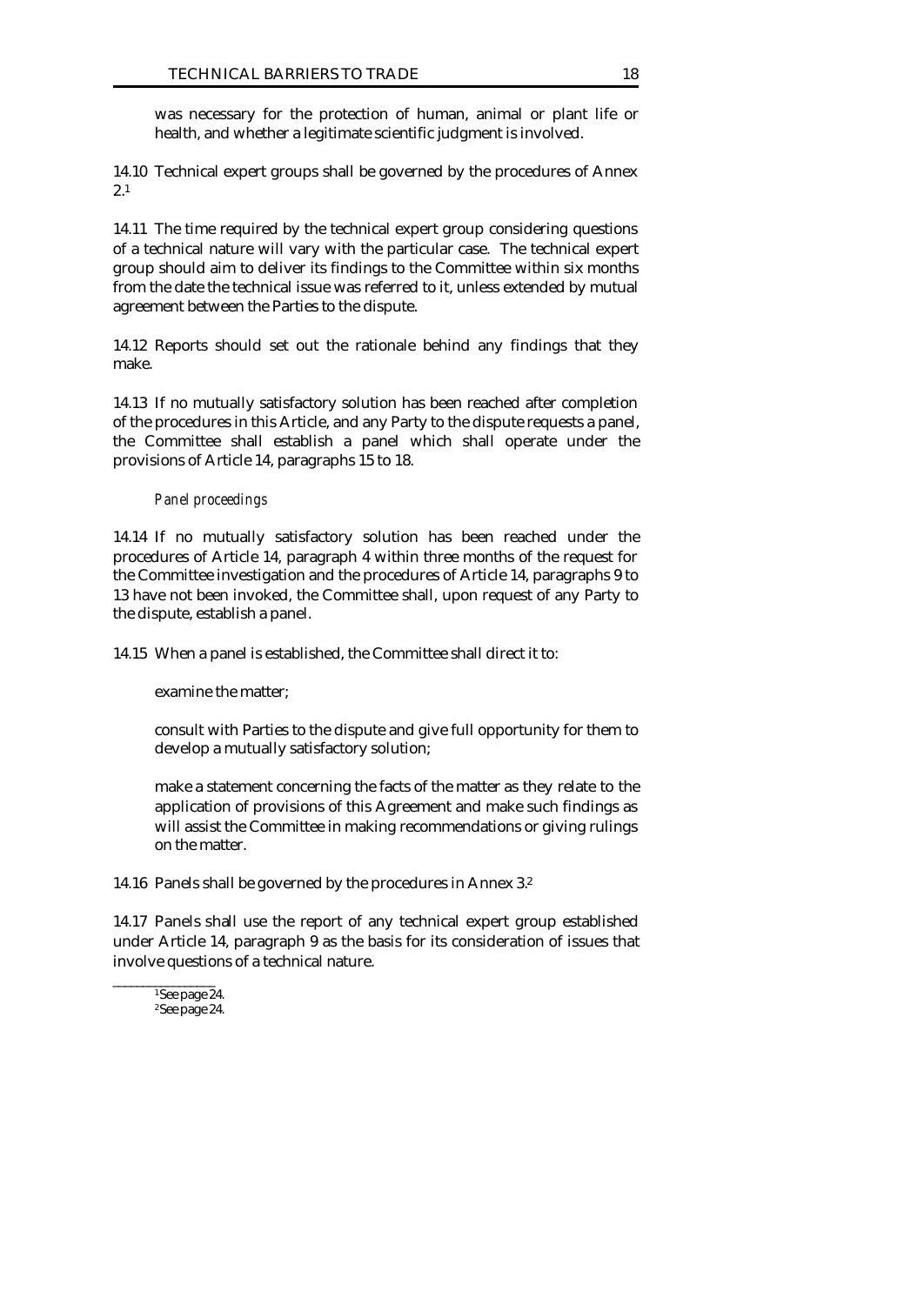14.18 The time required by panels will vary with the particular case. They should aim to deliver their findings, and where appropriate, recommendations to the Committee without undue delay, normally within a period of four months from the date that the panel was established.

### *Enforcement*

14.19 After the investigation is complete or after the report of a technical expert group, working group, panel or other body is presented to the Committee, the Committee shall give the matter prompt consideration. With respect to panel reports, the Committee shall take appropriate action normally within thirty days of receipt of the report, unless extended by the Committee, including:

a statement concerning the facts of the matter; or

recommendations to one or more Parties; or

any other ruling which it deems appropriate.

14.20 If a Party to which recommendations are addressed considers itself unable to implement them, it should promptly furnish reasons in writing to the Committee. In that event the Committee shall consider what further action may be appropriate.

14.21 If the Committee considers that the circumstances are serious enough to justify such action, it may authorize one or more Parties to suspend, in respect of any other Party, the application of such obligations under this Agreement as it determines to be appropriate in the circumstances. In this respect, the Committee may, *inter alia*, authorize the suspension of the application of obligations, including those in Articles 5 to 9, in order to restore mutual economic advantage and balance of rights and obligations.

14.22 The Committee shall keep under surveillance any matter on which it has made recommendations or given rulings.

#### *Other provisions relating to dispute settlement*

## *Procedures*

14.23 If disputes arise between Parties relating to rights and obligations of this Agreement, Parties should complete the dispute settlement procedures under this Agreement before availing themselves of any rights which they have under the GATT. Parties recognize that, in any case so referred to the CONTRACTING PARTIES, any finding, recommendation or ruling pursuant to Article 14, paragraphs 9 to 18 may be taken into account by the CONTRACTING PARTIES, to the extent they relate to matters involving equivalent rights and obligations under the General Agreement.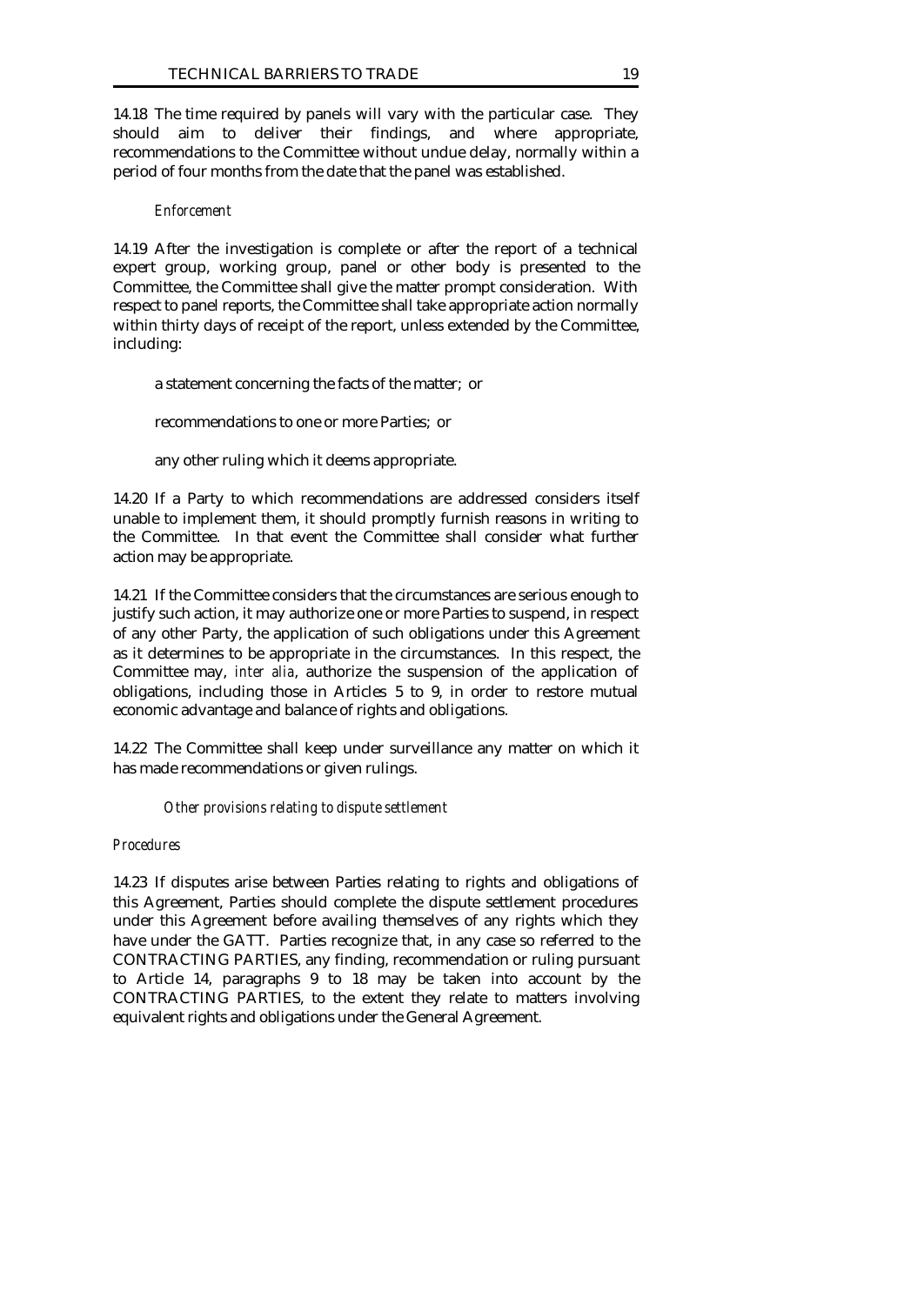When Parties resort to GATT Article XXIII, a determination under that Article shall be based on GATT provisions only.

# *Levels of obligation*

14.24 The dispute settlement provisions set out above can be invoked in cases where a Party considers that another Party has not achieved satisfactory results under Articles 3, 4, 6, 8 and 9 and its trade interests are significantly affected. In this respect, such results shall be equivalent to those envisaged in Articles 2, 5 and 7 as if the body in question were a Party.

# *Processes and production methods*

14.25 The dispute settlement procedures set out above can be invoked in cases where a Party considers that obligations under this Agreement are being circumvented by the drafting of requirements in terms of processes and production methods rather than in terms of characteristics of products.

# *Retroactivity*

14.26 To the extent that a Party considers that technical regulations, standards, methods for assuring conformity with technical regulations or standards, or certification systems which exist at the time of entry into force of this Agreement are not consistent with the provisions of this Agreement, such regulations, standards, methods and systems shall be subject to the provisions in Articles 13 and 14 of this Agreement, in so far as they are applicable.

# FINAL PROVISIONS

*Article 15*

## *Final provisions*

*Acceptance and accession*

15.1 This Agreement shall be open for acceptance by signature or otherwise, by governments contracting parties to the GATT, and by the European Economic Community.

15.2 This Agreement shall be open for acceptance by signature or otherwise by governments having provisionally acceded to the GATT, on terms related to the effective application of rights and obligations under this Agreement, which take into account rights and obligations in the instruments providing for their provisional accession.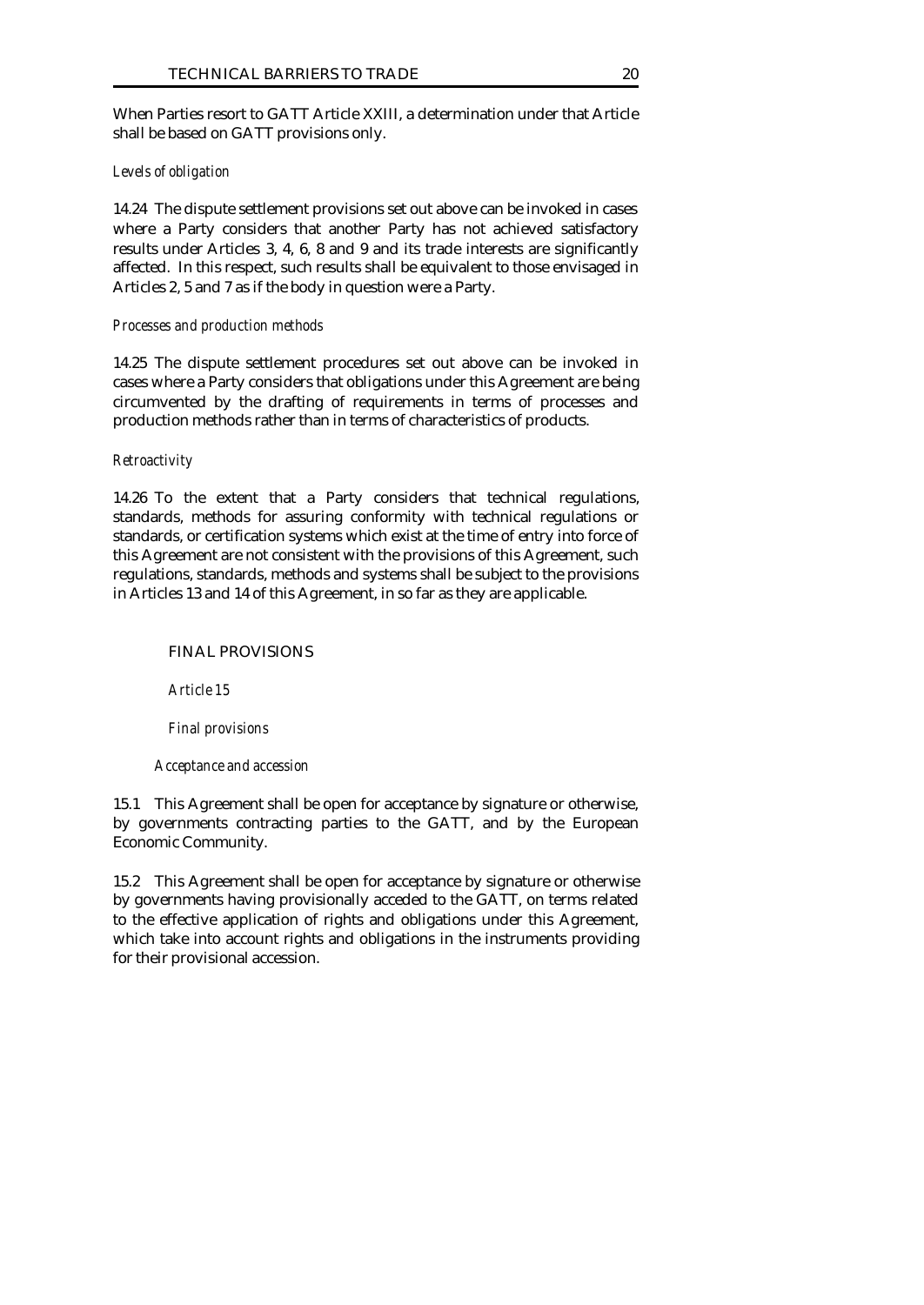15.3 This Agreement shall be open to accession by any other government on terms, related to the effective application of rights and obligations under this Agreement, to be agreed between that government and the Parties, by the deposit with the Director-General to the CONTRACTING PARTIES to the GATT of an instrument of accession which states the terms so agreed.

15.4 In regard to acceptance, the provisions of Article XXVI:5 *(a)* and *(b)* of the General Agreement would be applicable.

#### *Reservations*

15.5 Reservations may not be entered in respect of any of the provisions of this Agreement without the consent of the other Parties.

#### *Entry into force*

15.6 This Agreement shall enter into force on 1 January 1980 for the governments1 which have accepted or acceded to it by that date. For each other government it shall enter into force on the thirtieth day following the date of its acceptance or accession to this Agreement.

### *Review*

\_\_\_\_\_\_\_\_\_\_\_\_\_\_\_

15.7 Each Party shall, promptly after the date on which this Agreement enters into force for the Party concerned, inform the Committee of measures in existence or taken to ensure the implementation and administration of this Agreement. Any changes of such measures thereafter shall also be notified to the Committee.

15.8 The Committee shall review annually the implementation and operation of this Agreement taking into account the objectives thereof. The Committee shall annually inform the CONTRACTING PARTIES to the GATT of developments during the period covered by such reviews.

15.9 Not later than the end of the third year from the entry into force of this Agreement and at the end of each three-year period thereafter, the Committee shall review the operation and implementation of this Agreement, including the provisions relating to transparency, with a view to adjusting the rights and obligations of this Agreement where necessary to ensure mutual economic advantage and balance of rights and obligations, without prejudice to the provisions of Article 12, and where appropriate proposing amendments to the text of this Agreement having regard, *inter alia,* to the experience gained in its implementation.

<sup>&</sup>lt;sup>1</sup>The term "government" is deemed to include the competent authorities of the European Economic Community.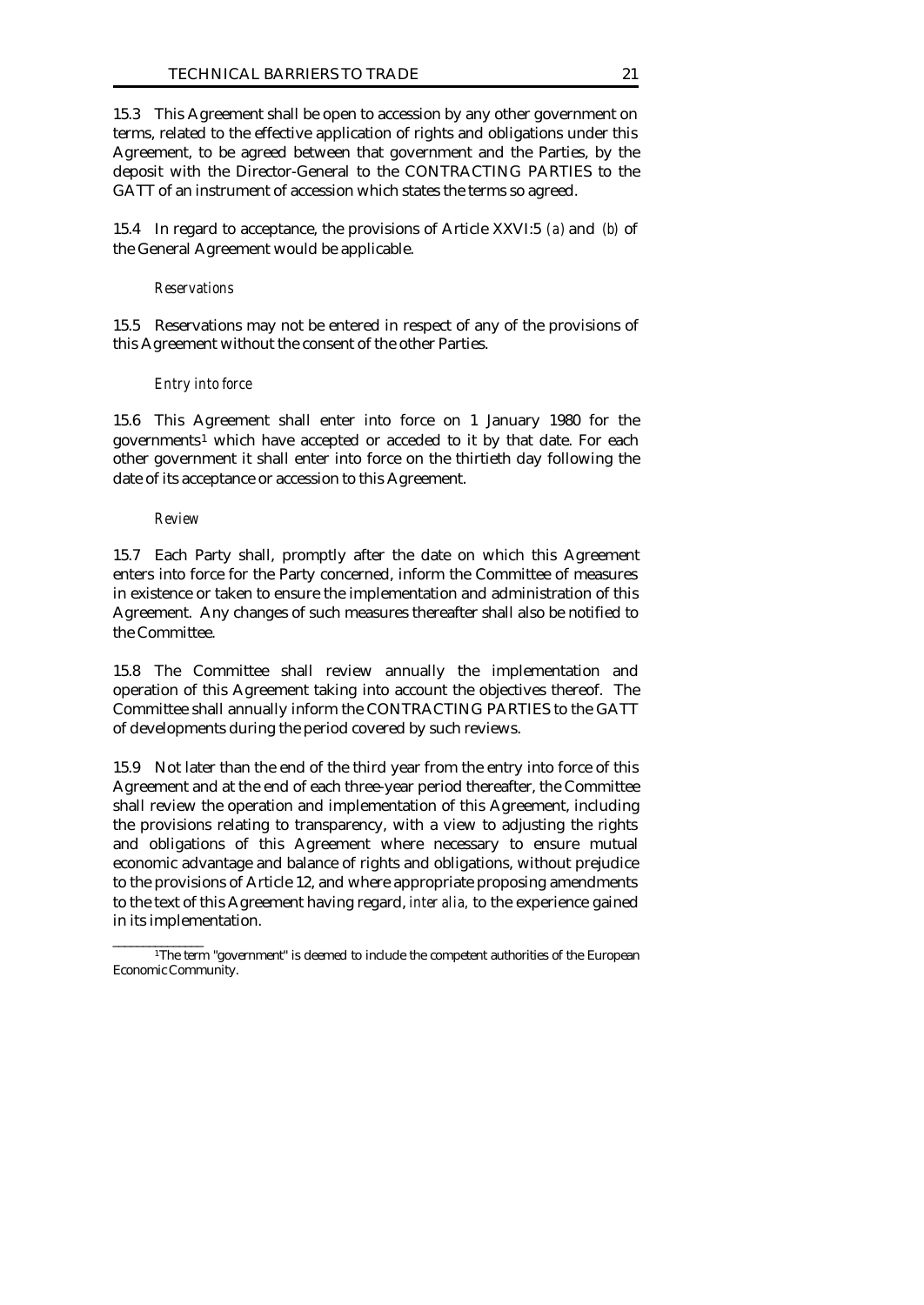### *Amendments*

15.10 The Parties may amend this Agreement having regard, *inter alia,* to the experience gained in its implementation. Such an amendment, once the Parties have concurred in accordance with procedures established by the Committee, shall not come into force for any Party until it has been accepted by such Party.

### *Withdrawal*

15.11 Any Party may withdraw from this Agreement. The withdrawal shall take effect upon the expiration of sixty days from the day on which written notice of withdrawal is received by the Director-General to the CONTRACTING PARTIES to the GATT. Any Party may upon such notification request an immediate meeting of the Committee.

### *Non-application of this Agreement between particular Parties*

15.12 This Agreement shall not apply as between any two Parties if either of the Parties, at the time either accepts or accedes to this Agreement, does not consent to such application.

#### *Annexes*

15.13 The annexes to this Agreement constitute an integral part thereof.

### *Secretariat*

15.14 This Agreement shall be serviced by the GATT secretariat.

## *Deposit*

15.15 This Agreement shall be deposited with the Director-General to the CONTRACTING PARTIES to the GATT, who shall promptly furnish to each Party and each contracting party to the GATT a certified copy thereof and of each amendment thereto pursuant to Article 15, paragraph 10 and a notification of each acceptance thereof or accession thereto pursuant to Article 15, paragraphs 1 to 3 and of each withdrawal therefrom pursuant to Article 15, paragraph 11.

## *Registration*

15.16 This Agreement shall be registered in accordance with the provisions of Article 102 of the Charter of the United Nations.

*Done* at Geneva this twelfth day of April nineteen hundred and seventy-nine in a single copy, in the English, French and Spanish languages, each text being authentic.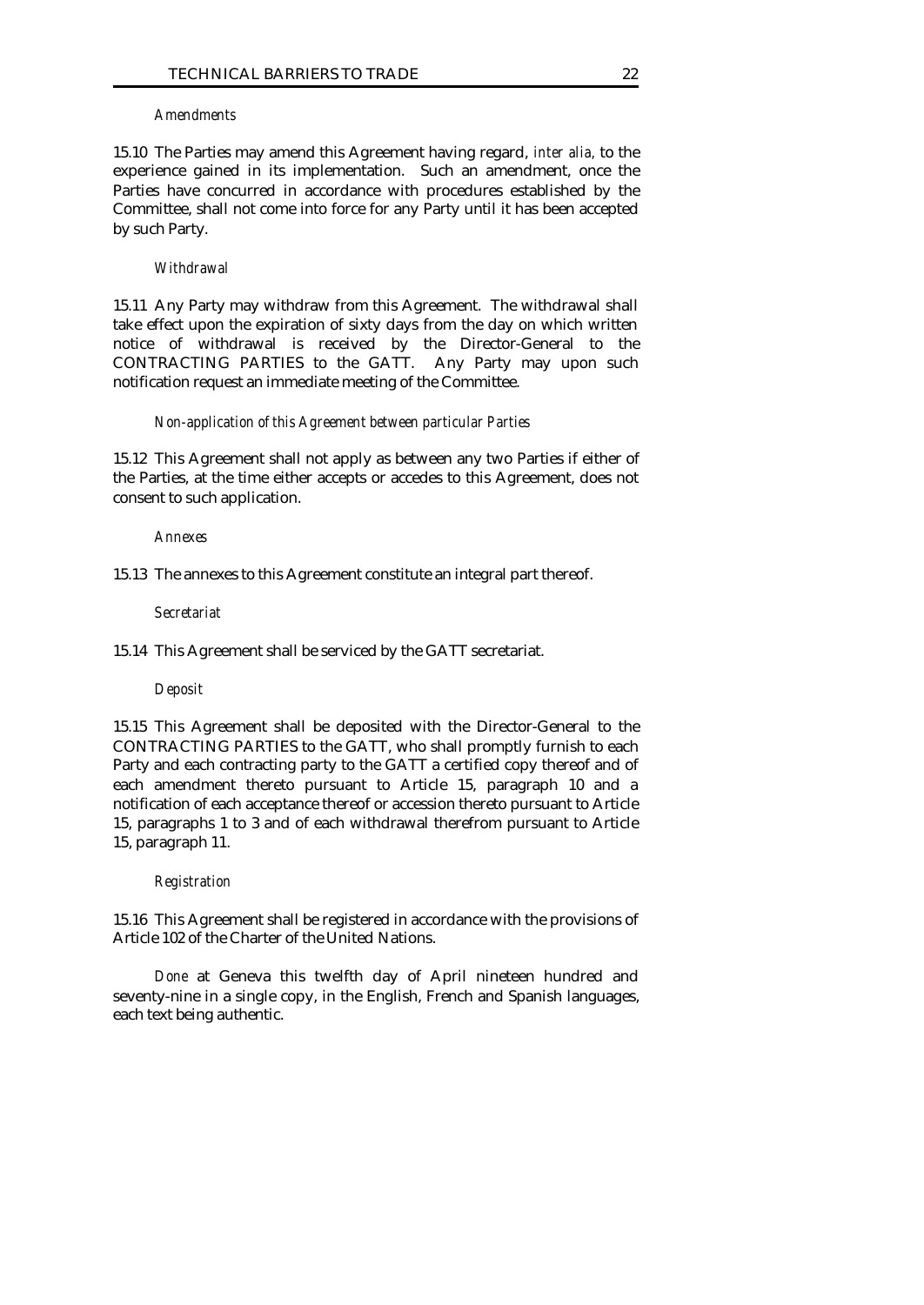#### ANNEX 1

#### TERMS AND THEIR DEFINITIONS FOR THE SPECIFIC PURPOSES

OF

#### THIS AGREEMENT

*Note*: References to the definitions of international standardizing bodies in the explanatory notes are made as they stood in March 1979.

### 1. *Technical specification*

A specification contained in a document which lays down characteristics of a product such as levels of quality, performance, safety or dimensions. It may include, or deal exclusively with terminology, symbols, testing and test methods, packaging, marking or labelling requirements as they apply to a product.

#### *Explanatory note:*

This Agreement deals only with technical specifications relating to products. Thus the wording of the corresponding Economic Commission for Europe/International Organization for Standardization definition is amended in order to exclude services and codes of practice.

### 2. *Technical regulation*

A technical specification, including the applicable administrative provisions, with which compliance is mandatory.

#### *Explanatory note:*

The wording differs from the corresponding Economic Commission for Europe/International Organization for Standardization definition because the latter is based on the definition of regulation which is not defined in this Agreement. Furthermore the Economic Commission for Europe/International Organization for Standardization definition contains a normative element which is included in the operative provisions of this Agreement. For the purposes of this Agreement, this definition covers also a standard of which the application has been made mandatory not by separate regulation but by virtue of a general law.

#### 3. *Standard*

A technical specification approved by a recognized standardizing body for repeated or continuous application, with which compliance is not mandatory.

#### *Explanatory note:*

The corresponding Economic Commission for Europe/International Organization for Standardization definition contains several normative elements which are not included in the above definition. Accordingly, technical specifications which are not based on consensus are covered by this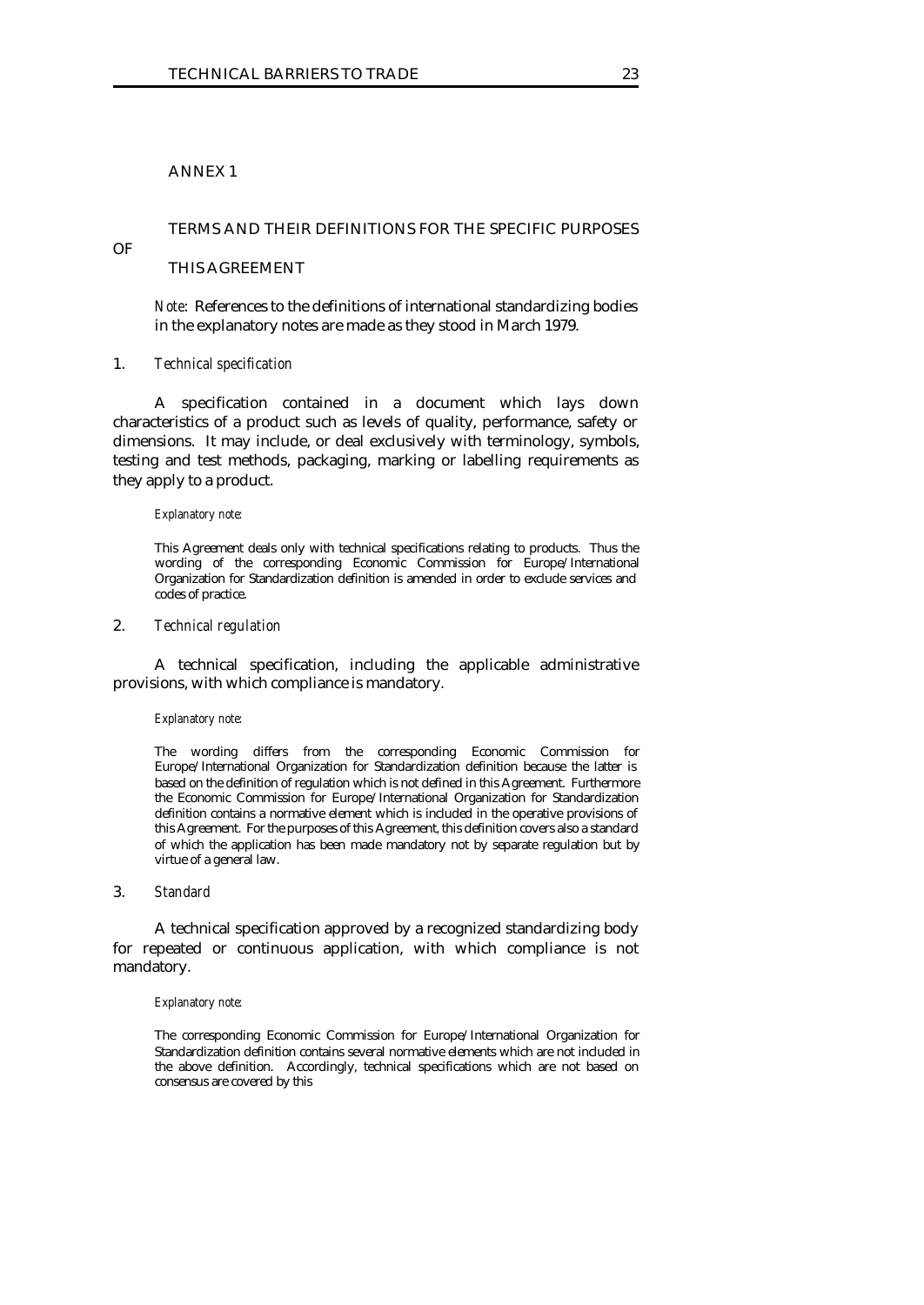Agreement. This definition does not cover technical specifications prepared by an individual company for its own production or consumption requirements. The word "body" covers also a national standardizing system.

### 4. *International body or system*

A body or system whose membership is open to the relevant bodies of at least all Parties to this Agreement.

#### 5. *Regional body or system*

A body or system whose membership is open to the relevant bodies of only some of the Parties.

#### 6. *Central government body*

Central government, its ministries and departments or any body subject to the control of the central government in respect of the activity in question.

#### *Explanatory note:*

In the case of the European Economic Community the provisions governing central government bodies apply. However, regional bodies or certification systems may be established within the European Economic Community, and in such cases would be subject to the provisions of this Agreement on regional bodies or certification systems.

### 7. *Local government body*

A government other than a central government (e.g. states, provinces, Länder, cantons, municipalities, etc.), its ministries or departments or any body subject to the control of such a government in respect of the activity in question.

### 8. *Non-governmental body*

A body other than a central government body or a local government body, including a non-governmental body which has legal power to enforce a technical regulation.

### 9. *Standardizing body*

A governmental or non-governmental body, one of whose recognized activities is in the field of standardization.

### 10. *International standard*

A standard adopted by an international standardizing body.

#### *Explanatory note:*

The wording differs from the corresponding Economic Commission for Europe/International Organization for Standardization definition in order to make it consistent with other definitions of this Agreement.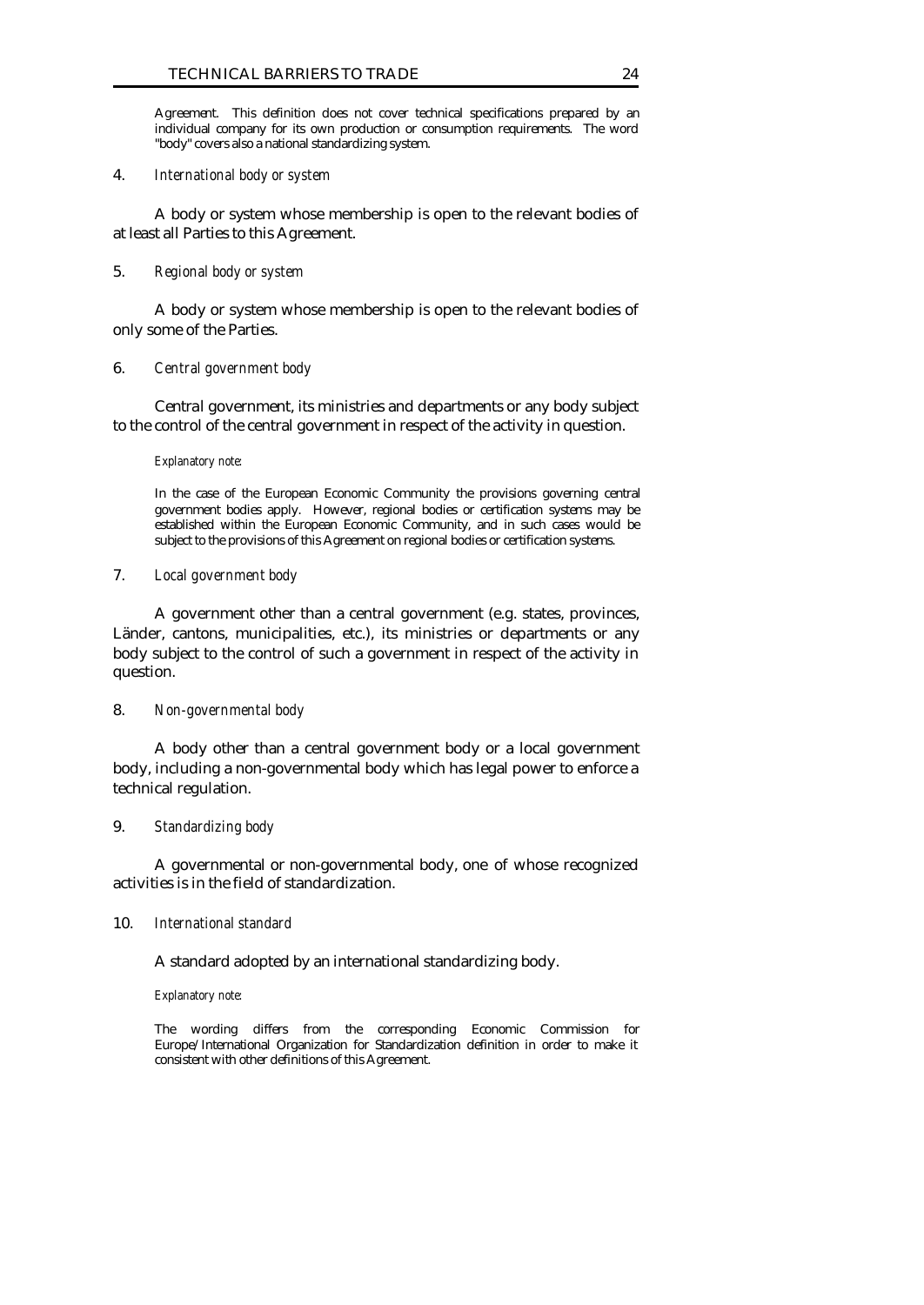### ANNEX 2

#### TECHNICAL EXPERT GROUPS

The following procedures shall apply to technical expert groups established in accordance with the provisions of Article 14.

1. Participation in technical expert groups shall be restricted to persons, preferably government officials, of professional standing and experience in the field in question.

2. Citizens of countries whose central governments are Parties to a dispute shall not be eligible for membership of the technical expert group concerned with that dispute. Members of technical expert groups shall serve in their individual capacities and not as government representatives, nor as representatives of any organization. Governments or organizations shall therefore not give them instructions with regard to matters before a technical expert group.

3. The Parties to a dispute shall have access to all relevant information provided to a technical expert group, unless it is of a confidential nature. Confidential information provided to the technical expert group shall not be revealed without formal authorization from the government or person providing the information. Where such information is requested from the technical expert group but release of such information by the technical expert group is not authorized, a non-confidential summary of the information will be provided by the government or person supplying the information.

4. To encourage development of mutually satisfactory solutions between the Parties and with a view to obtaining their comments, each technical expert group should first submit the descriptive part of its report to the Parties concerned, and should subsequently submit to the Parties to the dispute its conclusions, or an outline thereof, a reasonable period of time before they are circulated to the Parties.

### ANNEX 3

### PANELS

The following procedures shall apply to panels established in accordance with the provisions of Article 14.

1. In order to facilitate the constitution of panels, the Chairman of the Committee shall maintain an informal indicative list of government officials knowledgeable in the area of technical barriers to trade and experienced in the field of trade relations